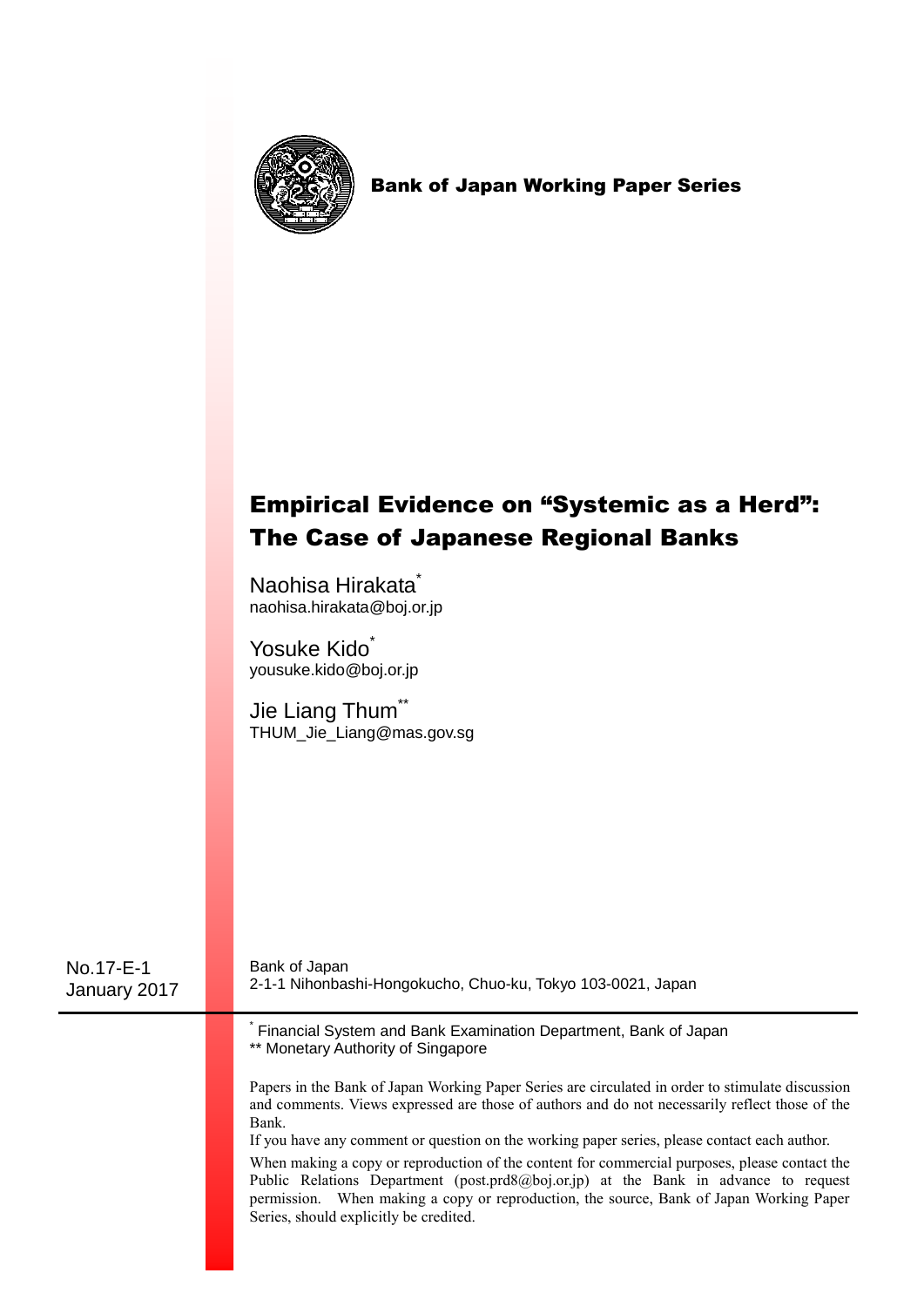# **Empirical Evidence on "Systemic as a Herd": The Case of Japanese Regional Banks**

Naohisa Hirakata\* , Yosuke Kido† , and Jie Liang Thum‡

January 2017

### **Abstract**

We examine a sample of Japanese regional banks and explore whether exposure to market risk factors affects systemic risk through a banks' portfolio composition or revenue source, using Adrian and Brunnermeier's (2016) CoVaR to proxy for systemic risk. We find evidence of "systemic as a herd" behavior among Japanese regional banks, as portfolio and revenue components associated with market activities exert positive and significant impacts on systemic risk by generating higher comovement among banks, even though they reduce standalone bank risk through portfolio diversification. Further, the marginal effect of an increase in a given banks' market-related components on systemic risk is larger when the share of the corresponding components is already high among other banks. Our results have important implications from the macro-prudential perspective.

*JEL classification*: D21; G28; G32; G38; G62

 $\overline{a}$ 

*Keywords*: Systemic risk; Herd behavior; Market risk factors; CoVaR

<sup>\*</sup> Financial System and Bank Examination Department, Bank of Japan (E-mail: naohisa.hirakata@boj.or.jp).

<sup>†</sup> Financial System and Bank Examination Department, Bank of Japan (E-mail: yousuke.kido@boj.or.jp).

<sup>&</sup>lt;sup>‡</sup> Monetary Authority of Singapore (E-mail: THUM Jie Liang@mas.gov.sg).

We are grateful for the helpful comments from Hibiki Ichiue, Takeshi Kimura, Yoshihiro Komaki, Hitoshi Mio, and staff of the Bank of Japan. The views expressed herein are those of the authors alone and do not necessarily reflect those of the Bank of Japan or the Monetary Authority of Singapore.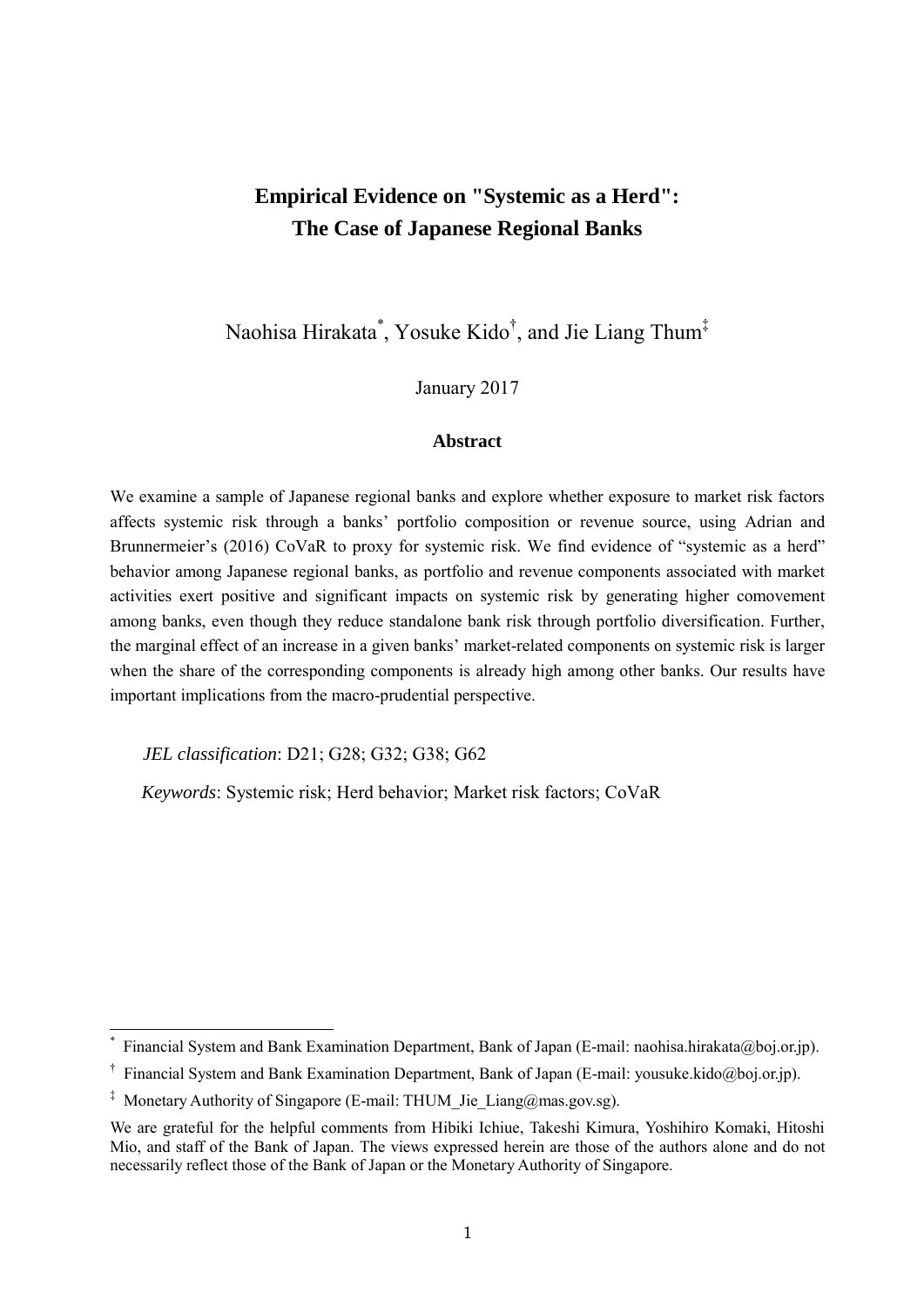# **1. Introduction**

Systemic banking crises tend to be costly, with costs often exceeding that imposed by individual bank failures. Therefore, more attention is being paid to forestalling systemic crises and mitigating their impact. As opposed to the question of "too-big-to-fail", which has attracted much scrutiny, the problem of "systemic as a herd", whereby institutions which are not individually systemically important behave in a similar way and are thus exposed to common risks, has attracted relatively less attention. However, "systemic as a herd" behavior increases the probability of joint failure among herding institutions and thus can have financial stability implications. In this paper, we investigate "systemic as a herd" behavior, specifically, the effect of portfolio and revenue source diversification on both systemic and standalone bank risk.

The question of how financial institutions' portfolio composition or revenue source affects standalone bank risk is a topic of active research. Stiroh (2004, 2006) concludes that greater reliance on non-interest income, particularly trading revenue, is associated with higher risk across commercial banks.<sup>1</sup> Other research finds support, albeit limited to hypothetical scenarios, for the risk reduction benefits of diversification. Employing simulated mergers between banks and non-bank financial firms, Laderman (2000) finds that diversification into insurance activities could reduce the variation in return on assets and also banks' probability of bankruptcy. By constructing synthetic portfolios between 1981 and 1989, Wall, Reichert and Mohanty (1993) find that banks could enjoy higher returns and lower risk, by diversifying to a small extent into non-banking activities.

While previous research sheds light on the implications of portfolio composition or revenue structure for individual banks, research on its systemic risk implications is limited.<sup>2</sup> One way in which banks' portfolio composition or revenue structure could affect systemic risk is through exposure to common factors, such as market fluctuations. If banks are similarly exposed to market-related factors through their portfolio

 $\overline{a}$ 

<sup>&</sup>lt;sup>1</sup> DeYoung and Roland (2001) present similar findings.

<sup>&</sup>lt;sup>2</sup> For example, Brunnermeier, Dong and Palia (2012) examine the effect of non-traditional, non-interest income activities on systemic risk, and report that non-interest income components make a larger contribution compared to traditional banking activities, such as lending.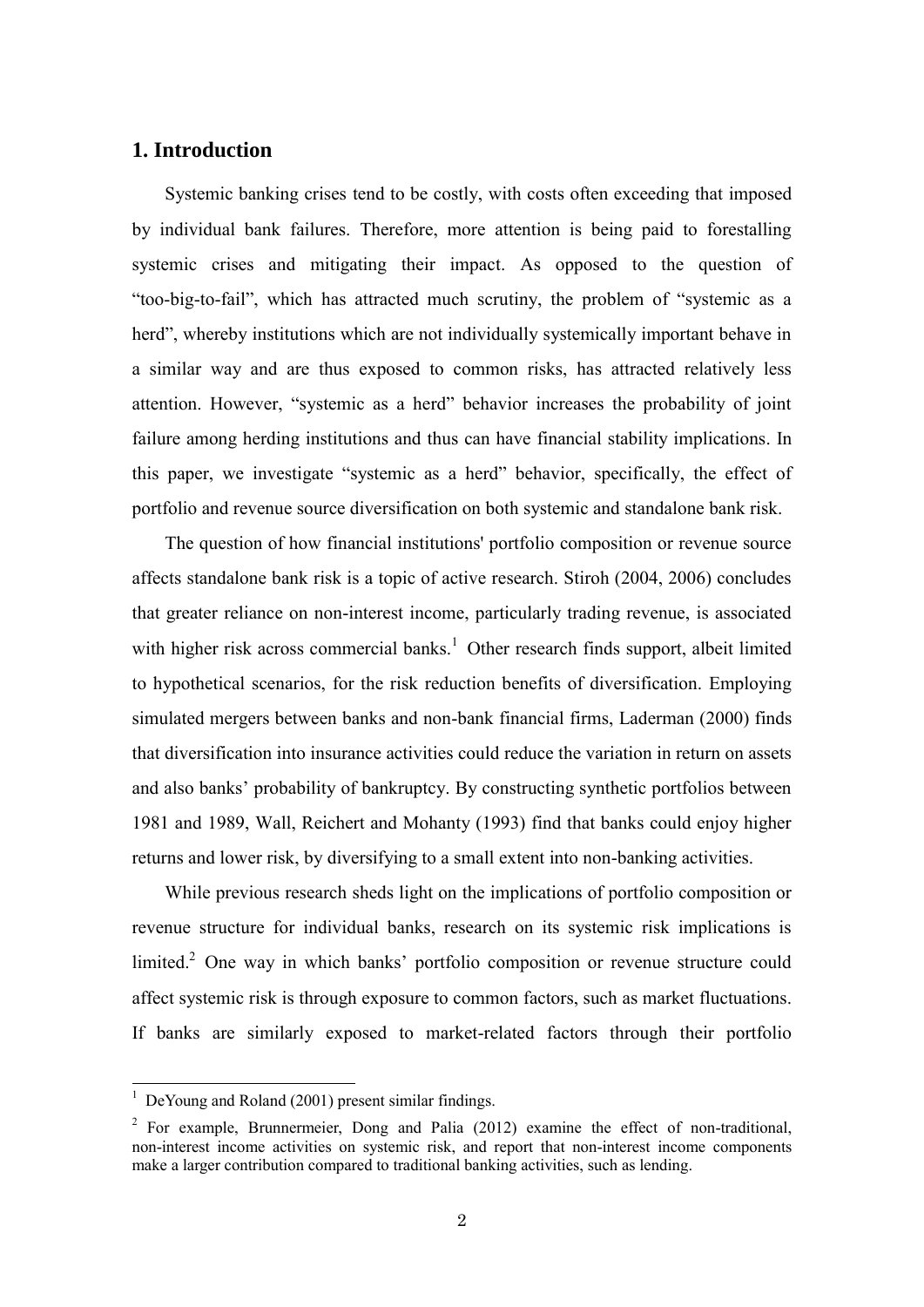composition or revenue structure, these common exposures increase the risk that many banks could fail together and lead to a system-wide problem.<sup>3</sup>

In this paper, we investigate the effect of portfolio composition and revenue structure on both systemic risk and standalone bank risk, employing Japanese regional bank data. Specifically, we ask whether increased securities holdings and reliance on non-interest income among Japanese regional banks will affect systemic risk and standalone bank risk. Since securities investments are more likely associated with common factors, compared with traditional lending activities, higher exposure to market-related components such as securities investments could render a bank more correlated with other banks. The higher correlation could result even though regional banks may not be interconnected directly, through the interbank lending market, for example. This phenomena is termed "systemic as a herd" in Adrian and Brunnermeier  $(2016).$ <sup>4</sup> We use a recently developed measure, Adrian and Brunnermeier  $(2016)$ 's CoVaR to proxy for systemic risk. In this paper, we ask if CoVaR, which captures the common exposure to exogenous aggregate macroeconomic risk factors, is in agreement with the idea that Japanese regional banks could be behaving in a manner consistent with "systemic as a herd".

The novelty of our paper is twofold. First, previous papers have focused on interbank exposures or funding structures as a source of systemic risk. While we

<sup>&</sup>lt;sup>3</sup> There are theoretical studies on the effect of portfolio diversification on systemic risk. For example, Acharya and Yorulmazer (2007) coined the term "too-many-to-fail" to describe the situation where a regulator finds it optimal to bail out some or all banks that face bankruptcy as a result of their herd behavior and common exposure to risks. Similarly, Farhi and Tirole (2012) show that if central banks have no choice but to intervene when systemic implications are present, banks will be incentivized to take on more correlated risk. Restating the problem facing an individual bank, it would appear to be "unwise to play safely while everyone else gambles". Exploring a different transmission channel, Wagner (2010) shows that diversification could lead to increased similarity in banks' portfolios and expose them to the same risks, which causes a rise in the probability that banks fail simultaneously.

<sup>&</sup>lt;sup>4</sup> The concept of "systemic as a herd" is further clarified below. Consider a case where a large number of small financial institutions are not interconnected directly (e.g. absence of lender and borrower relationships) but are exposed to the same risk factors because they hold similar positions or rely on similar funding sources. Since each financial institution is small, its distressed state or failure may not necessarily trigger a systemic crisis. However, if the source of distress is common to a large number of financial institutions, a common risk event could cause them to enter a distressed state simultaneously. The vulnerability of the entire financial system to a crisis state is thus heightened.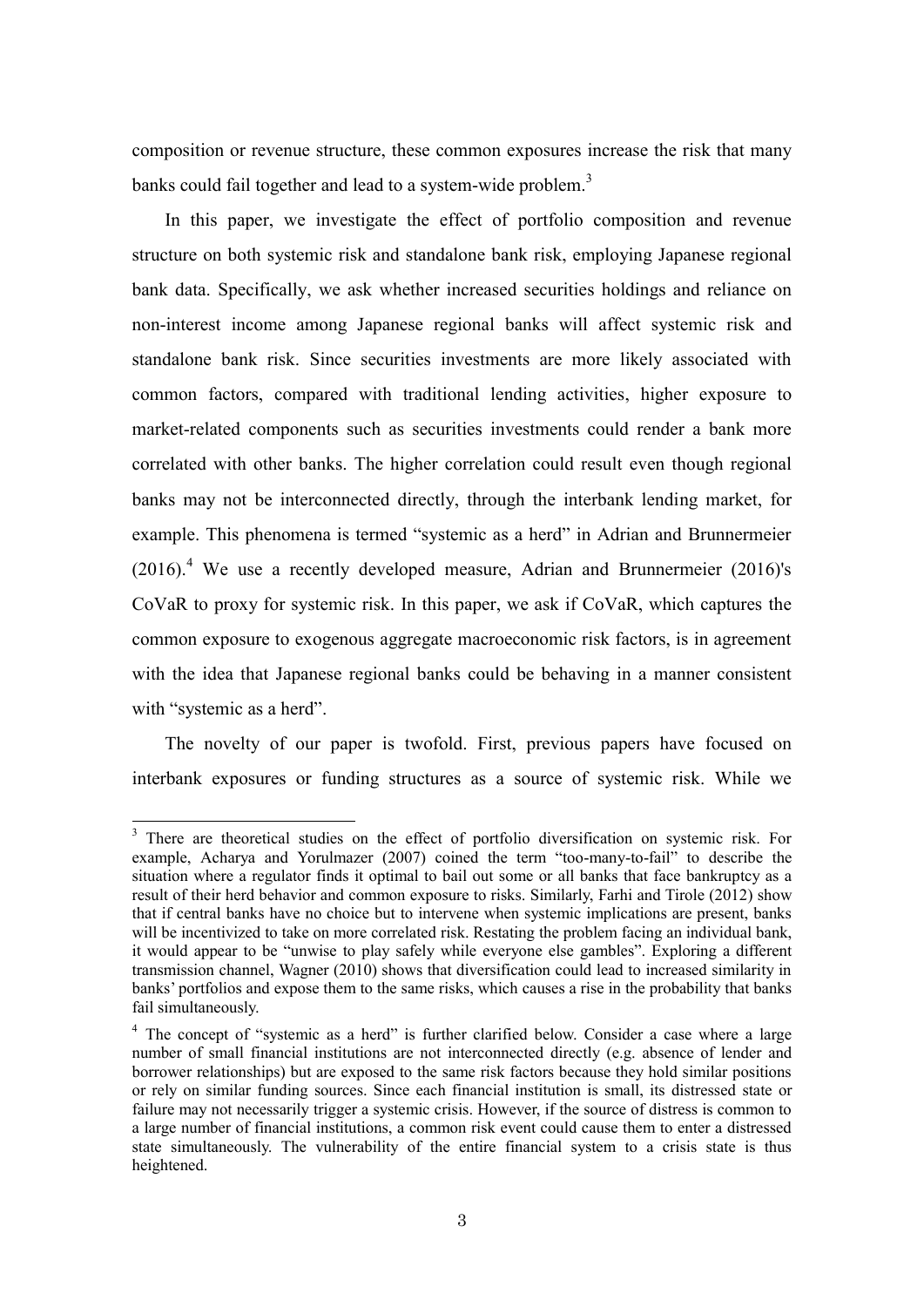acknowledge the importance of those factors, our paper takes a different approach, exploring how revenue source and portfolio composition can also play a role. To our knowledge, this is the first paper that documents that the portfolio composition of banks – namely the securities-to-assets ratio – also has an impact on systemic risk. Second, we employ data for Japanese regional banks, which are neither considered to be individually systemically important nor strongly interconnected, but have exhibited a tendency to increase their securities holdings and non-interest income over time, mainly due to the decrease in loan demand and profitability. The potential for "systemic as a herd" behavior is thus present – Japanese regional banks are ideal candidates for testing the validity and relevance of this concept.

Our main empirical findings are as follows. First, we find that increased securities holdings or dependence on non-interest income increase our measure of systemic risk (CoVaR). Further, while these factors reduce standalone bank risk (VaR), a component of systemic risk, they raise the systemic risk coefficient, a parameter that captures the linkage between the individual bank's tail risk and aggregated tail risk. This implies that although increases in securities holdings and non-interest income may not increase standalone bank risk, it may have the side-effect of rendering the financial system as a whole more vulnerable. Second, we find that the marginal effects of securities holdings or dependence on non-interest income on systemic risk depend on other banks' portfolio composition or revenue structure. Specifically, the more banks increase their reliance on non-interest income and securities holdings in aggregate, the more an increase in these factors at a given bank will exert a marginal effect on systemic risk. This implies that when banks which are not individually systemically important behave in a similar way and thus exposed to common risk, systemic risk could increase to a greater extent, compared to the case where such behavior is confined to a limited number of banks.

The remainder of the paper is organized as follows. Section 2 outlines the measure of systemic risk we use. Section 3 discusses the data, our CoVaR estimation framework and main results. Section 4 presents an extended model and additional results. Section 5 concludes.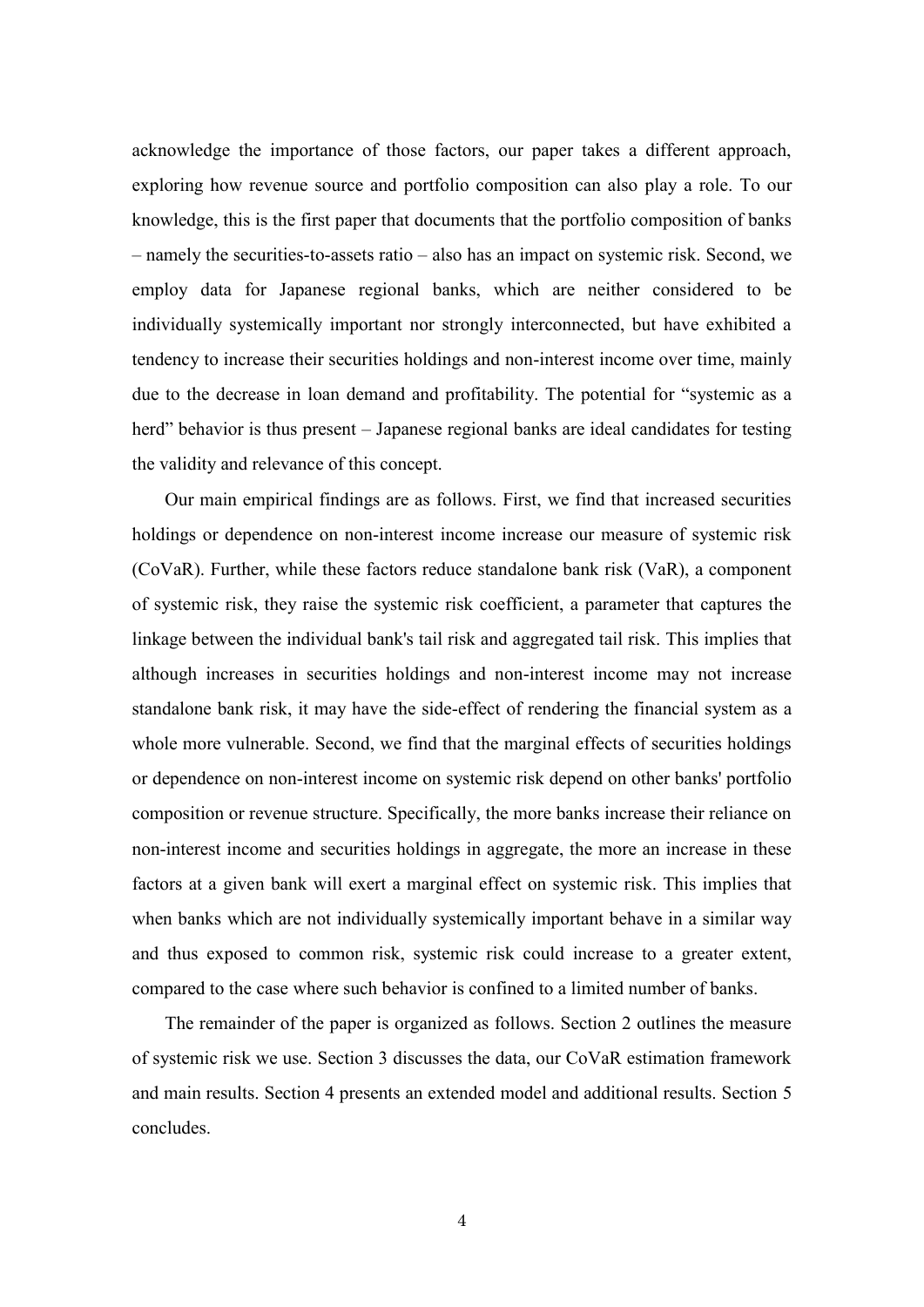# **2. Measure of systemic risk**

To gauge systemic risk, we employ a recently developed measure, Adrian and Brunnermeier's (2016) CoVaR. While an individual banks' idiosyncratic risk is typically measured by its standalone VaR, Adrian and Brunnermeier (2016) emphasize the importance of an individual banks' contribution to systemic risk. CoVaR allows time-varying estimates of the systemic risk contribution for each bank to be generated. This methodology has been applied in a number of macro-prudential studies (e.g. Brunnermeier et al, 2012; López-Espinosa et al, 2012; Zhang et al, 2014).

CoVaR is defined as the maximum loss that can be expected in a certain portfolio for a given confidence level, given the maximum loss expected in another portfolio at a specific confidence level. In our context, it is the additional amount of risk that the financial system is subject to when the aforementioned bank is in a distressed state, as opposed to being in its median state.

Formally, we denote  $\text{CoVaR}_{\lambda t}^{system|c(X_t^i)}$  by the  $\lambda$ % quantile VaR of the financial system conditional on some event  $C(X^i)$  of bank *i*. In our paper,  $C(X^i)$  refers to the case when the individual bank stock return is at its  $\lambda$ % bottom level. Equivalently,  $Cov a R_{\lambda t}^{system|c(X_t^i)}$  is defined by the  $\lambda$ % quantile conditional probability distribution:

$$
\Pr\left(-X_t^{system} \leq \text{Cov}aR_{\lambda,t}^{system|c(X_t^i)}|C(X_t^i)\right) = \lambda\%,
$$

where  $X_t^{system}$  and  $X_t^i$  denote the respective portfolio returns. Given this,  $\Delta \mathcal{C}oVaR_{\lambda t}^{system|i}$  is defined as portfolio *i*'s contribution to systemic risk:

$$
\Delta CoVaR_{\lambda,t}^{system|i} = CoVaR_{\lambda,t}^{system|-X^i=VaR_{\lambda}^i} - CoVaR_{\lambda,t}^{system|-X^i=VaR_{50}^i}.
$$

 $\Delta \text{Cov} a R_{\lambda t}^{system|i}$  is the difference between the CoVaR of the financial system when financial institution *i* is in its distressed state (when its losses  $X^i$  equal the  $\lambda$ % quantile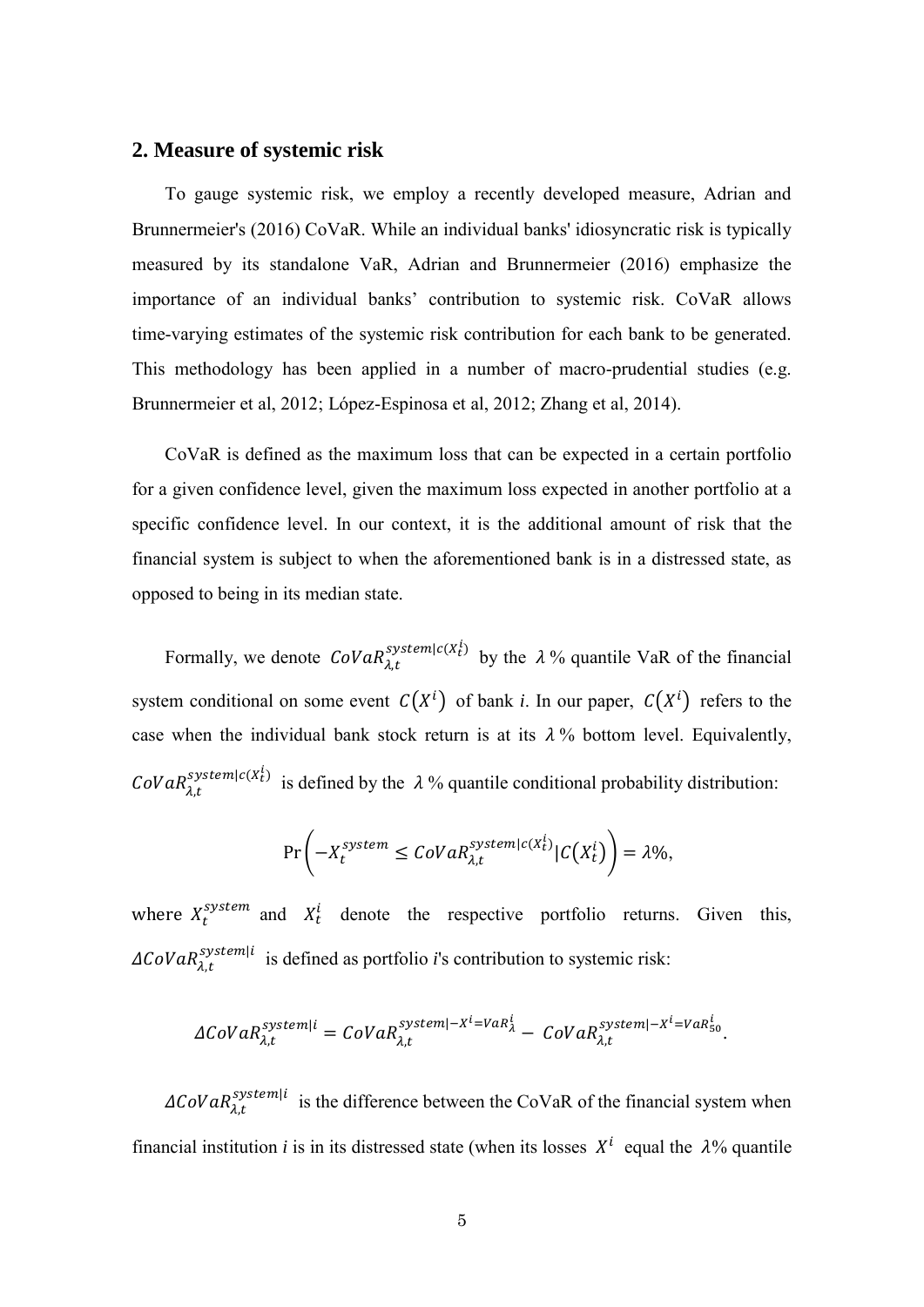of its VaR), and the CoVaR of the financial system when financial institution *i* is in its median state (when its losses  $X^i$  equal the 50% quantile of its VaR).

The CoVaR methodology requires the estimation of VaR for individual banks and any system portfolio in our sample. The key step in the CoVaR methodology is to estimate the conditional comovement measure. Following Adrian and Brunnermeier (2016), we compute the predicted value of an aggregate regional bank loss on the loss of a particular bank *i* for the 5% quantile. We estimate systemic risk coefficient  $\delta_{\lambda t}^{i}$  via quantile regression, as proposed by Koenker and Bassett (1978). Specifically, we solve the following equation:

$$
min_{\alpha_{\lambda}^{i},\delta_{\lambda}^{i},\beta_{\lambda}^{i}} \sum_{t} \begin{cases} (1 - \lambda \%) |X_t^{system} - \alpha_{\lambda}^{i} - \beta_{\lambda}^{i} M_{t-1} - \delta_{\lambda}^{i} X_t^{i}| \text{ if } (X_t^{system} - \alpha_{\lambda}^{i} - \beta_{\lambda}^{i} M_{t-1} - \delta_{\lambda}^{i} X_t^{i}) \ge 0\\ \lambda \% |X_t^{system} - \alpha_{\lambda}^{i} - \beta_{\lambda}^{i} M_{t-1} - \delta_{\lambda}^{i} X_t^{i}| \text{ if } (X_t^{system} - \alpha_{\lambda}^{i} - \beta_{\lambda}^{i} M_{t-1} - \delta_{\lambda}^{i} X_t^{i}) < 0 \end{cases}
$$

where  $M_t$  denotes a state variable. In this expression, the existence of risk spillover is captured by estimating parameter  $\delta_{\lambda}^{i}$ : for non-zero values of this parameter, the left tail of the system distribution can be predicted by observing the given distribution of a bank's returns. Our specification utilizes TOPIX stock returns as a state variable. Parameters are estimated using daily data with a rolling sample of 126 business days (half-year).

Applying the definition of value at risk, it can be seen that the  $\lambda$ % quantile of CoVaR can be computed from the  $\lambda$ % quantile of bank *i* VaR.  $\Delta$ CoVaR is then derived according to the equation below, by taking the difference between VaR for bank *i* at the  $\lambda$ % quantile and VaR for the same bank in its median state.

$$
\Delta \text{Cov} a R_{\lambda, t}^{i} = \delta_{\lambda, t}^{i} \underbrace{\left( \text{VaR}_{i, t}(\lambda) - \text{VaR}_{i, t}(50\%) \right)}_{= \Delta \text{VaR}_{i, t}(\lambda)}
$$

Figure 1 displays the estimated 5% quantile ΔCoVaR of Japanese regional banks in the sample period April 1996 to March  $2016$ <sup>5</sup>. In terms of bank coverage, we selected

 $\overline{a}$ 

<sup>&</sup>lt;sup>5</sup> The sample period is determined based on the availability of bank level data mentioned in Section

<sup>3.</sup> This sample period is sufficiently long in Japan's case, as it includes the late 1990s banking crisis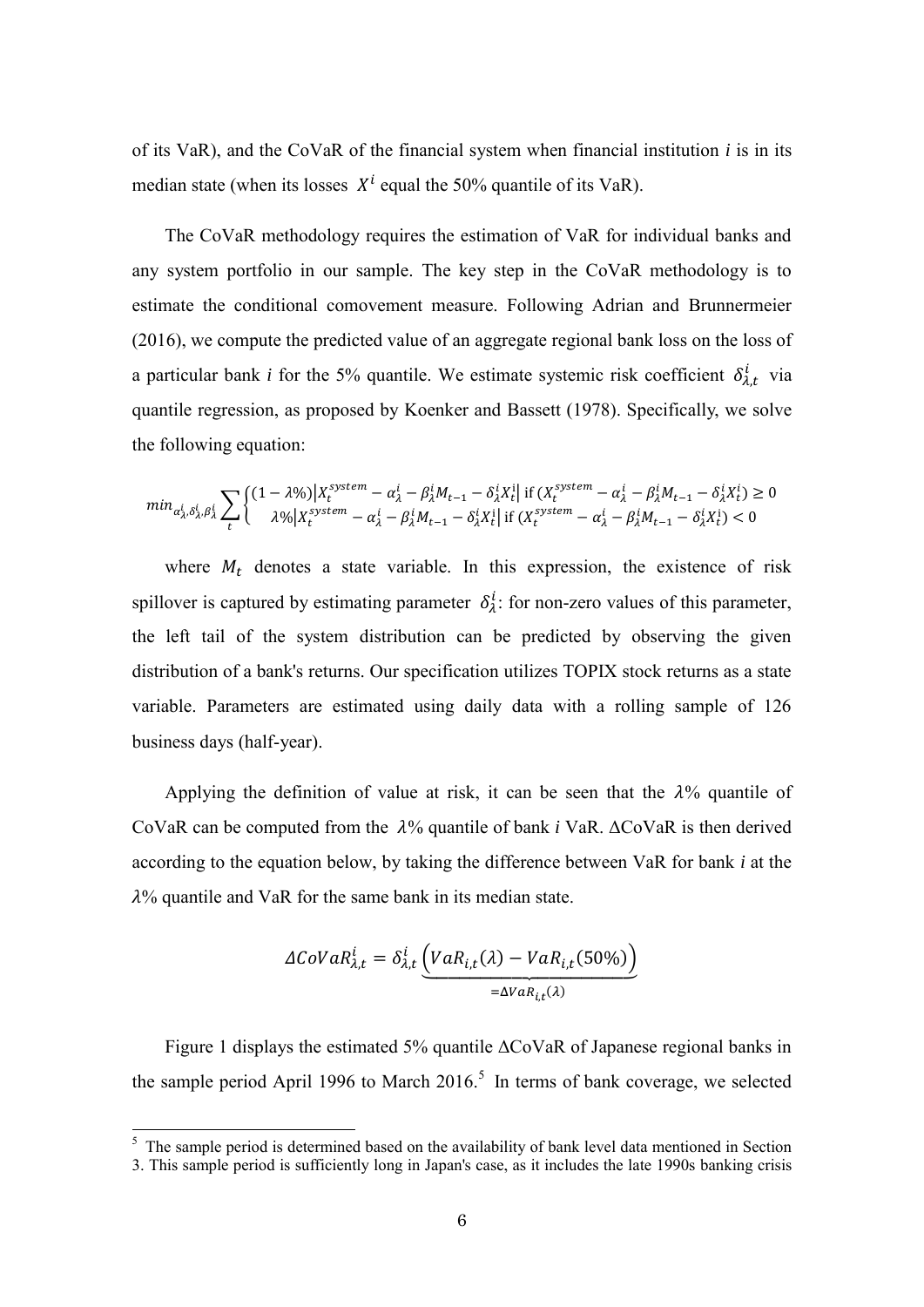59 regional banks whose equity prices are available from 1996 or earlier.<sup>6</sup> A clear uptrend can be observed since the mid-2000s. After peaking in 2008, ΔCoVaR declined, but did not fall back to the levels observed pre-2000. To get a better idea of the drivers of ΔCoVaR, we decomposed ΔCoVaR into its constituent components –ΔVaR and the systemic risk coefficient  $\delta$ . Figure 2 shows that  $\Delta VaR$  – which represents banks' own risk, unsurprisingly peaked in 2008, but did not exhibit a clear uptrend or downtrend over time. The picture for the systemic risk coefficient (Figure 3) is very different. Since around 2000, the systemic risk coefficient of regional banks has exhibited an uptrend, showing that comovement among regional banks has risen markedly.

CoVaR, our measure of systemic risk, has desirable properties that render it suitable for measuring the systemic risk contribution of each individual bank. In particular, the CoVaR measure satisfies the clone property – splitting one large individually systemically important institution into *n* clones leaves CoVaR unchanged. The CoVaR of each of the *n* clones is identical to that of the original institution. We can treat the clones as systemic as part of a herd – since all *n* clones are exposed to exactly the same risk factors, should a common factor cause any one of the *n* institutions to fall into distress, all *n* institutions will be in distress as well.

## **3. Methodology and results**

#### **3.1 Data**

-

In this section, we explore the determinants of systemic risk as presented in Section 2. Two primary sources of data are used for this purpose: (i) bank-level accounting data, used to analyze the nexus between systemic risks and bank characteristics, and (ii) macro state variables that control for variation not directly related to financial system risk exposures. All bank-level accounting data are obtained from Bank of Japan's internal data source. For bank-level variables, we employ log-transformed total assets,

<sup>(</sup>Hutchison and McDill, 1999). Here, we use semiannual data, instead of daily data.

<sup>&</sup>lt;sup>6</sup> We excluded banks that have been consolidated or experienced bankruptcy.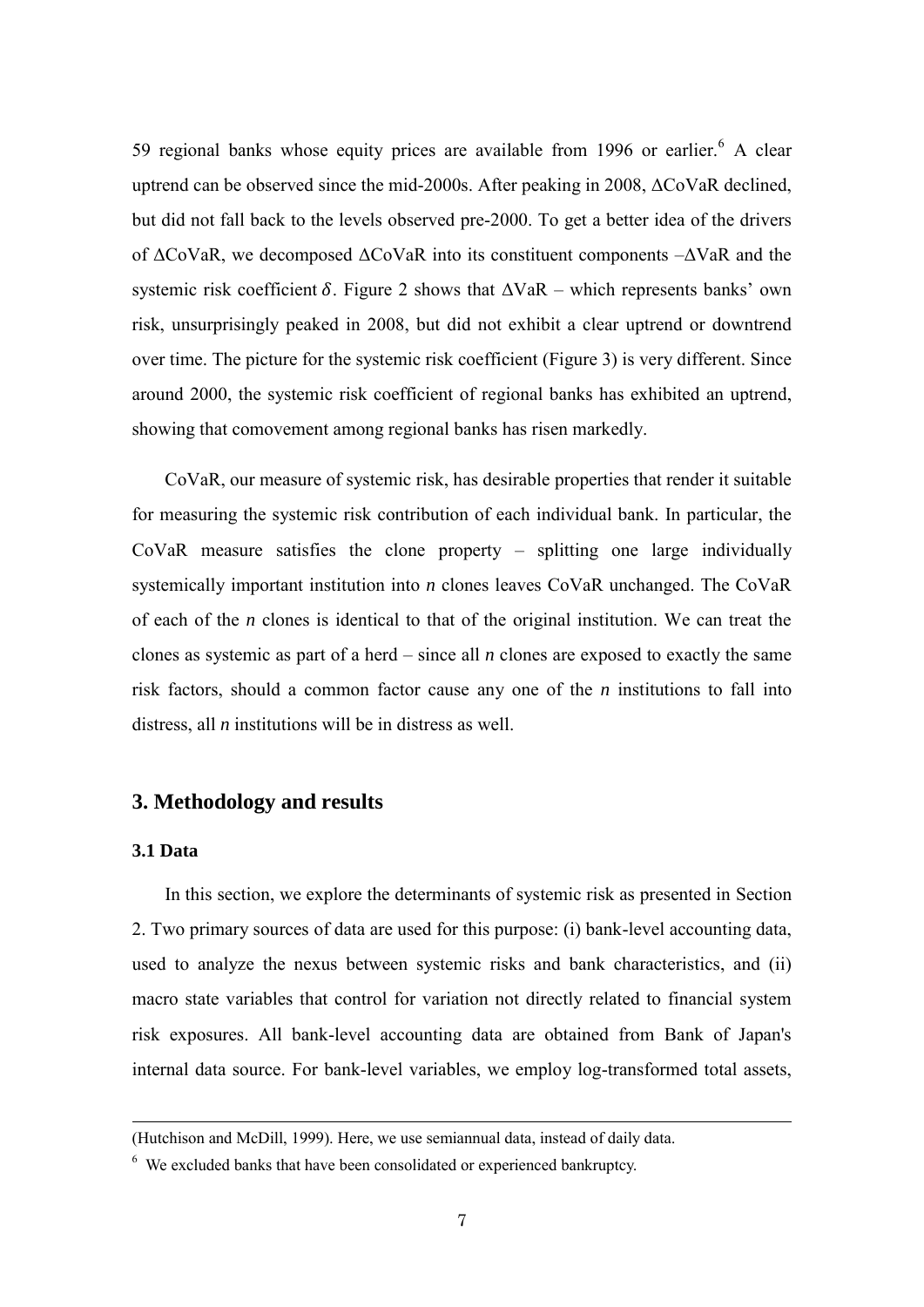which captures bank size  $(log(asset)_{i,t})$ , securities-to-assets  $(StoA_{i,t})$ , loans-to-assets  $(LtoA_{i,t})$  and the non-interest income-to-income ratio  $(NtoI_{i,t})$ , which represent banks' balance sheet and revenue source exposures.<sup>7</sup>

The loans-to-assets ratio shows how reliant a bank is on traditional lending activities. In the case of Japanese regional banks, loans are largely extended to households or firms in the operating area of the bank, and thus the loans-to-assets ratio represents a risk factor more attributable to a specific bank. The securities-to-assets ratio is a measure of a bank's exposure to market risk factors, which may be driven by common factors.<sup>8</sup> The non-interest income-to-interest income ratio is a proxy for the extent to which a bank is reliant on non-traditional activities, such as fees and commissions income related to investment trusts, relative to traditional deposit and lending activities.

As for macro state variables, we employ Japanese stock market volatility<sup>9</sup> (30-day historical volatility of the TOPIX index); the Japanese yen "TED spread" (i.e. 3-month Yen LIBOR less 3-month JGB yields); excess return of the real estate sector over the financial sector (using TOPIX subsector returns); TOPIX returns; 3-month JGB yields; and the term spread (10-year JGB yields less 3-month JGB yields), following Adrian and Brunnermeier (2016). All data are measured as semiannual averages, except for 3-month JGB yields and the term spread, where the first difference in semiannual averages is employed. Table 1 presents summary statistics of the data employed.

 $\overline{a}$ 

 $<sup>7</sup>$  Other potential variables of interest include non-core liabilities, which is often linked to financial</sup> system vulnerability (Shin, 2011). However, this variable does not suit our empirical exercise as deposits form a very large share of funding for our sample banks.

<sup>&</sup>lt;sup>8</sup> Acharya and Yorulmazer (2007) consider a two asset model comprising a bank-specific asset and a common asset. In our empirical analysis, loans, which comprise banks' main portfolio, are considered to be more bank-specific, while securities are considered to have more common asset characteristics.

<sup>&</sup>lt;sup>9</sup> While Adrian and Brunnermeier (2016) employ implied volatility calculated from options prices, due to data limitations, we employ historical stock return volatility computed with daily data instead.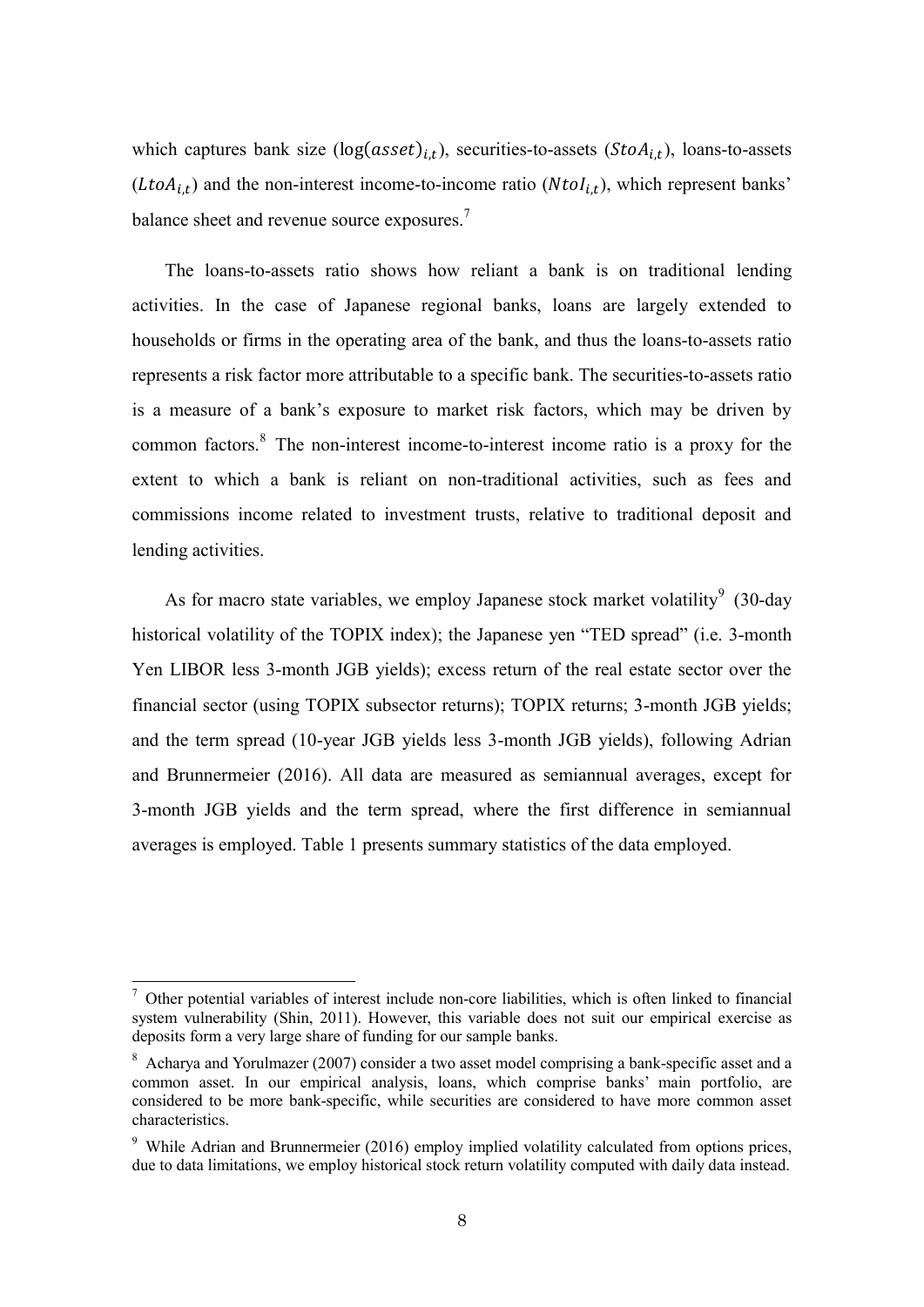#### **3.2 Determinants of systemic risk**

To analyze how the characteristics of banks affect both standalone and systemic bank risk, we run regressions employing CoVaR estimated earlier.

López-Espinosa et al. (2012) find that for a set of large international banks, the share of short-term wholesale funding is a key determinant of systemic risk episodes. In contrast, this paper sheds light on the effects of two other potentially important elements of systemic risk: revenue source and portfolio structure. To investigate this, we perform regressions with bank fixed effects of the individual bank's systemic risk contribution  $(\Delta \mathcal{C}oVaR^i_{\lambda,t})$  on the following bank-specific variables: log-transformed total asset size  $(log(assert)_{i,t-1})$ ; non-interest income-to-interest income ratio  $(Ntol_{i,t-1})$ ; securities holdings-to-assets ratio ( $StoA_{i,t-1}$ ); loans-to-assets ratio ( $LtoA_{i,t-1}$ ); and a set of macro state variables  $(X_{t-1})$ .

$$
\Delta CoVaR\lambda,ti = \alpha_1 + \alpha_2 \log(asset)_{i,t-1} + \alpha_3 Ntoli,t-1 + \alpha_4 StoAi,t-1+ \alpha_5 LtoAi,t-1 + \alpha Xt-1 + Banki + \epsiloni,t
$$
\n(1)

where  $Bank_i$  denotes a bank fixed effect.

These bank-specific variables may exert their effects on  $\Delta \mathcal{C}oVaR^i_{\lambda,t}$  through two different channels.  $\Delta CoVaR_{\lambda,t}^{i}$  could have increased because the amount of risk borne by individual banks  $(\Delta VaR_{i,t}(\lambda))$  increased. Alternatively,  $\Delta CoVaR_{\lambda,t}^{i}$  could have increased because the comovement between banks  $(\delta_{\lambda,t}^i)$  strengthened. To better understand the factors contributing to systemic risk  $\Delta CoVaR_{\lambda,t}^{i}$ , we conduct a similar exercise on its constituent elements  $\Delta VaR_{i,t}(\lambda)$  and  $\delta^i_{\lambda,t}$ , respectively:

$$
\Delta VaR_{i,t}(\lambda) = \beta_1 + \beta_2 \log(asset)_{i,t-1} + \beta_3 Ntol_{i,t-1} + \beta_4 StoA_{i,t-1}
$$
  
+ 
$$
\beta_5 LtoA_{i,t-1} + \beta X_{t-1} + Bank_i + \epsilon_{i,t}
$$
 (2)

$$
\delta_{\lambda,t}^{i} = \gamma_{1} + \gamma_{2} \log(asset)_{i,t-1} + \gamma_{3} Ntol_{i,t-1} + \gamma_{4} StoA_{i,t-1} + \gamma_{5} LtoA_{i,t-1} + \gamma X_{t-1} + Bank_{i} + \epsilon_{i,t}
$$
\n(3)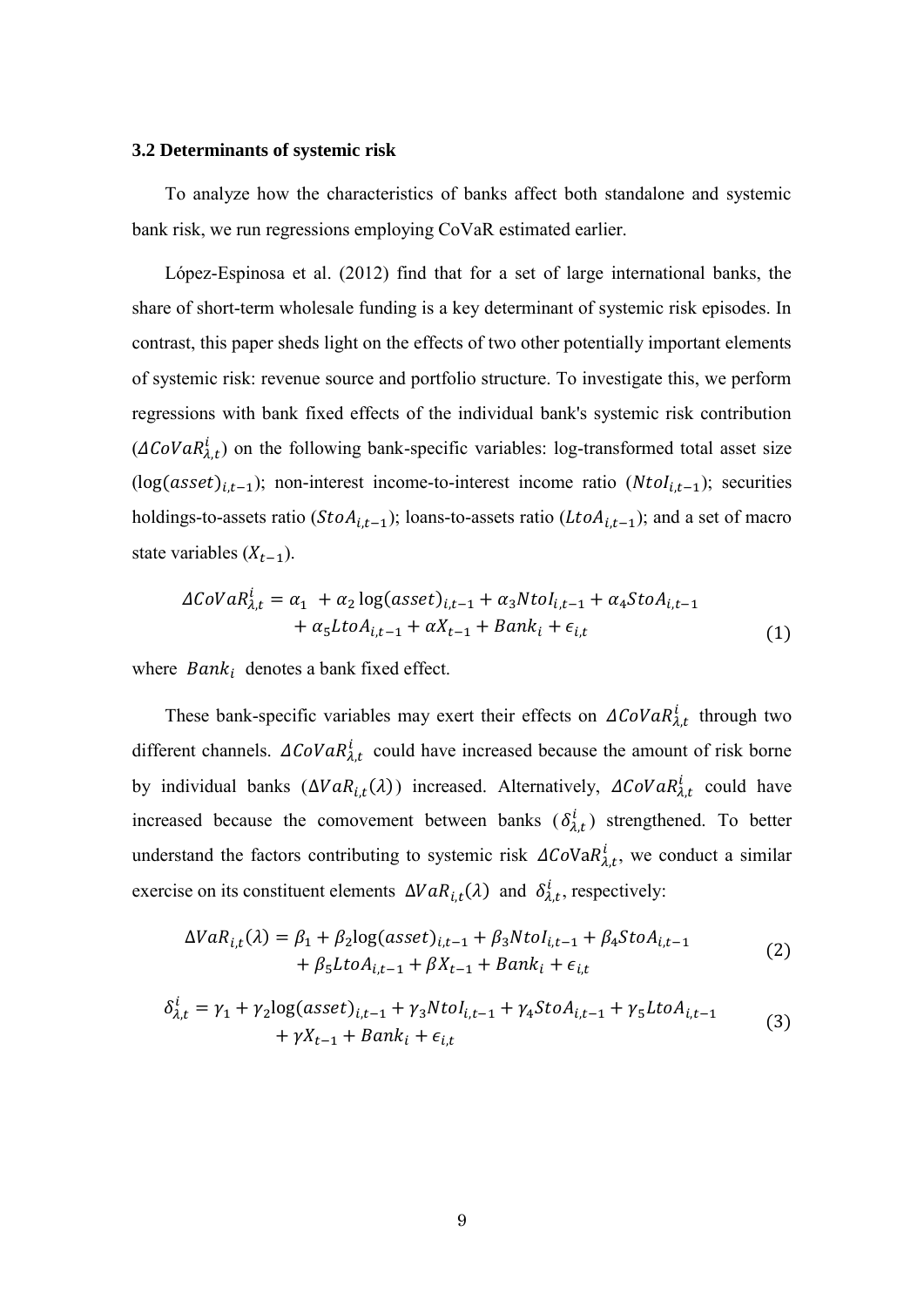## **3.3 Estimation results**

The first column of Table 2 reports the benchmark estimation results with  $\Delta \mathcal{C}oVaR_{\lambda,t}^{i}$  in equation (1). For comparison, the second column presents estimation results where the loans-to-assets ratio is excluded from the explanatory variables. In the benchmark estimation, the ratio of non-interest income to interest income as a revenue source exhibits significantly positive explanatory effects, suggesting that higher dependence on non-interest income leads to an increase in systemic risk. A possible reason is that non-interest income mainly consists of fees and commissions related to investment trusts, which are likely to be driven by common market factors, such as stock prices. Similarly, the ratio of securities to assets has significantly positive explanatory power. Since securities are exposed to market risk, banks that hold securities are exposed to market risk and thereby susceptible to common shocks. Therefore, a higher ratio of securities to assets elevates systemic risk. In the benchmark estimation, the loans-to-assets ratio has a significantly positive impact on systemic risk. However, as shown in Table 3, the coefficient of the securities-to-assets ratio is significantly higher than the coefficient on the loans-to-assets ratio, which means that a portfolio shift from loans to securities tends to increase systemic risk on the whole.

When the loans-to-assets ratio is excluded from the estimation, the securities-to-assets ratio retains positive explanatory power, but the coefficient becomes somewhat smaller. This may be attributed to omitted variable bias, as the omitted loans-to-assets ratio is negatively correlated with the securities-to-assets ratio. The coefficients of the other explanatory variables are nearly unaffected by the exclusion of the loans-to-assets ratio.

The third and fourth column of Table 2 show the estimation results for  $\Delta VaR_{i,t}(\lambda)$ in equation (2). The non-interest income-to-interest income ratio and the ratio of securities to assets are negative and statistically significant. Since the coefficients on those ratios are negative, an increase in those ratios contributes to a decrease in standalone bank risk.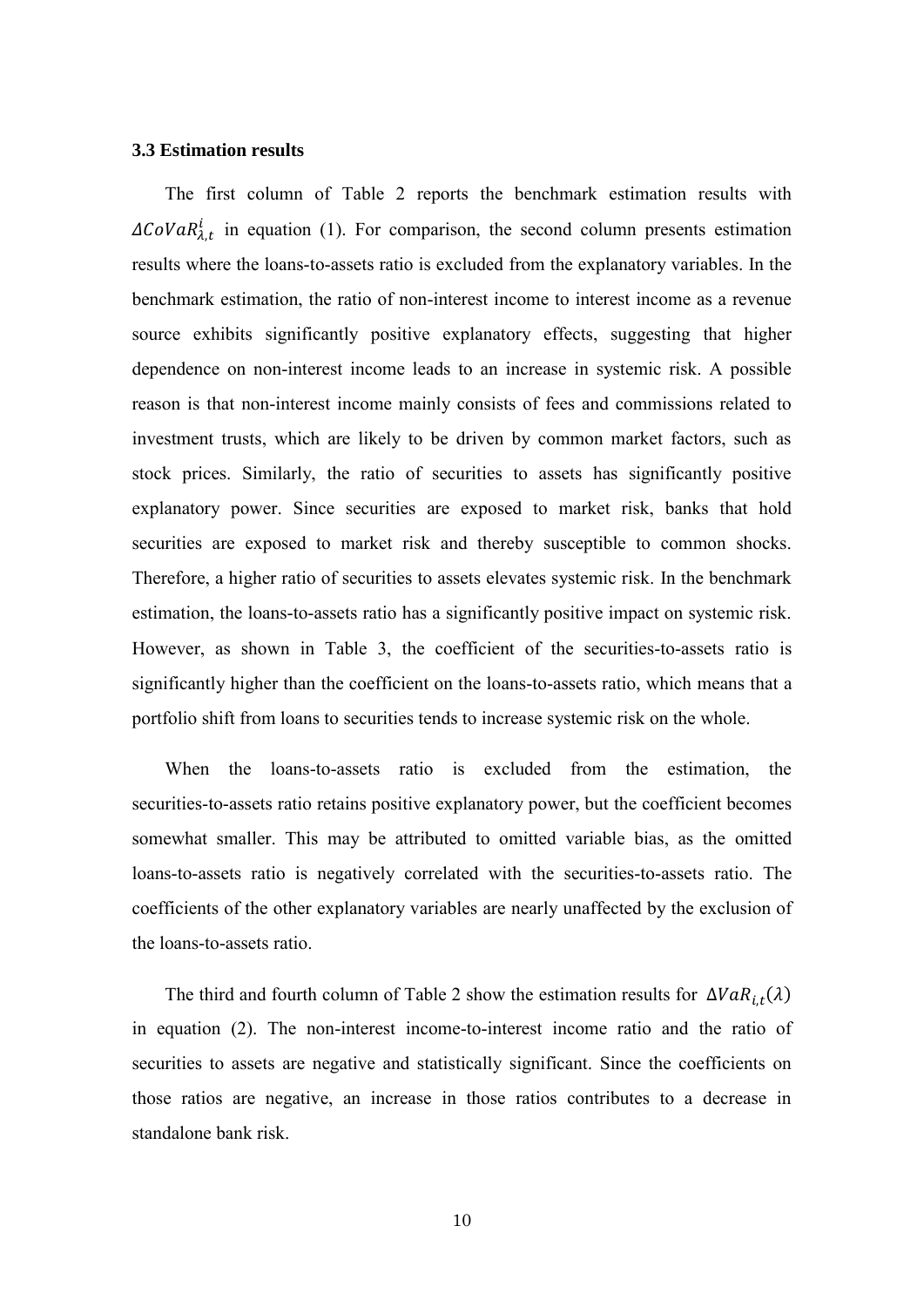The fifth and sixth column of Table 2 show the estimation results for the systemic risk coefficient  $\delta_{\lambda,t}^{i}$  in equation (3). We find that the coefficients on the ratio of non-interest income to interest income and the ratio of securities to assets are positive and statistically significant, both when the loans-to-assets ratio is included as an explanatory variable and when it is not.

The estimation results presented above for  $\Delta \text{CoVaR}^i_{\lambda,t}$ ,  $\Delta \text{VaR}_{i,t}(\lambda)$  and the systemic risk coefficient  $\delta_{\lambda,t}^{i}$  suggest that the determination of systemic risks depends crucially on portfolio composition and revenue structure. Greater reliance on non-interest income or a higher proportion of market securities in a given bank's asset base strengthens comovement between banks. The strengthened comovement between banks in turn raises CoVaR, our measure of systemic risk.

To ascertain the extent to which portfolio composition and revenue structure affect the systemic risk coefficient  $\delta_{\lambda,t}^{i}$  and  $\Delta \mathcal{C}oVaR_{\lambda,t}^{i}$ , we compute the contributions that each of the variables make to the increase in the systemic risk coefficient  $\delta_{\lambda,t}^{i}$  and  $\Delta \text{Cov} a R_{\lambda t}^{i}$  between the fiscal 1996-2006 subperiod average and the fiscal 2007-2015 subperiod average. The results, shown in Table 4, indicate that changes in  $StoA_{i,t-1}$ and  $Ntol_{i,t-1}$  from the first sub-period to the second account for approximately 40 percent of the increase of both the systemic risk coefficient and  $\Delta \mathcal{C}oVaR^i_{\lambda,t}$ .<sup>10</sup> While the two variables are not the dominant factors behind the increase in the systemic risk coefficient  $\delta_{\lambda,t}^{i}$  and  $\Delta \text{CoVaR}_{\lambda,t}^{i}$ , they account for a substantial portion of the increase.

Our results have some interesting implications. While an increase in securities holdings or the non-interest income ratio reduces individual banks' VaR significantly, they strengthen the tail dependency among banks and increase systemic risk. This implies that although each bank's attempt to diversify risks by increasing their reliance on non-traditional income sources and by holding more market securities could be optimal in the sense of minimization of its own risk, their strategy could lead to an

 $\overline{a}$ 

<sup>&</sup>lt;sup>10</sup> Even if the negative contribution from the decrease in  $LtoA_{i,t-1}$  partially offsets the contribution from the increase in  $StoA_{i,t-1}$ , the cumulative net effect of change in portfolio composition and revenue structure accounts for more than one-third of the total increase in the systemic risk coefficient and  $\Delta CoVaR^i_{\lambda,t}$  respectively.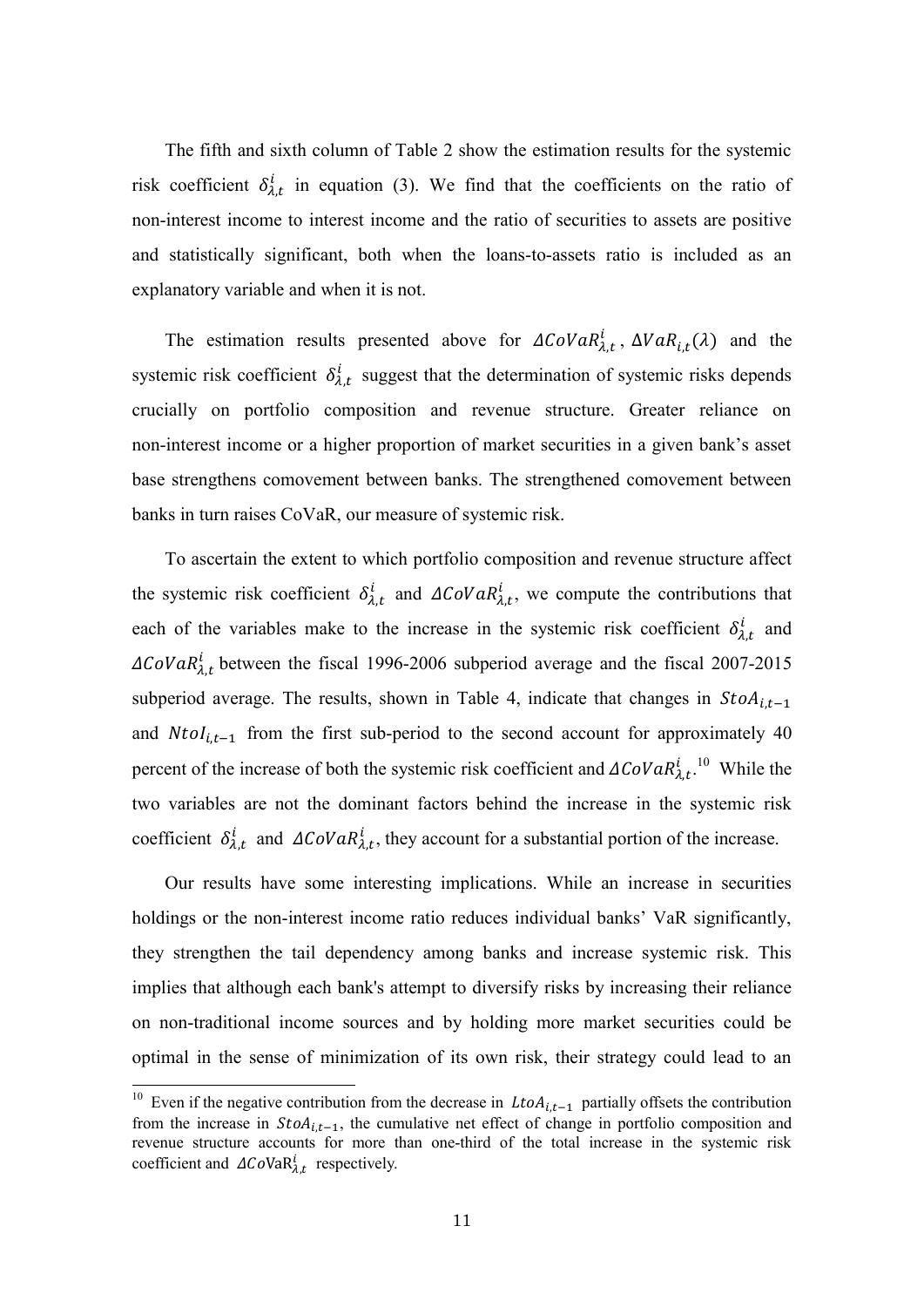unintended increase in the level of systemic risk. Our results could therefore be capturing the idea that individual banks are behaving "systemic as a herd". These results are consistent with Wagner (2010), which shows that even though diversification in income source and portfolio composition pursued by each financial institution reduces each institution's individual probability of failure, it makes systemic crises more likely. Overall, it suggests that business activities associated with market risk should be assessed more stringently from the macro-prudential perspective, because such activities can raise systemic risk, which entails a negative externality.

# **4. Extended model**

The previous section confirmed that exposure to common risk factors present in securities holdings or non-interest income raise systemic risk by strengthening the comovement between banks, not by raising standalone bank risk, at least in the sample period examined. However, the same result – that systemic risk increases when the exposure of individual banks to market-related factors grows – may not hold generally. It is possible to conceive a situation where the comovement between a given bank and other banks in the financial system falls. For example, if a given bank increases its securities holdings or non-interest income ratio in a situation where the securities-to-assets ratio or non-interest income-to-interest income ratio among the majority of banks in the financial system is limited, the revenue or profit structure of the bank in question could become more dissimilar to that of other banks. Conversely, if those ratios among the majority of banks are already high, an increase in securities holdings or reliance on non-interest income could strengthen comovement between banks and thus raise systemic risk. The effect on systemic risk of a change in portfolio composition or revenue structure at a given bank thus depends on the portfolio composition and revenue structure at other banks. To analyze this, this section presents a simple model and the results of additional empirical exercises.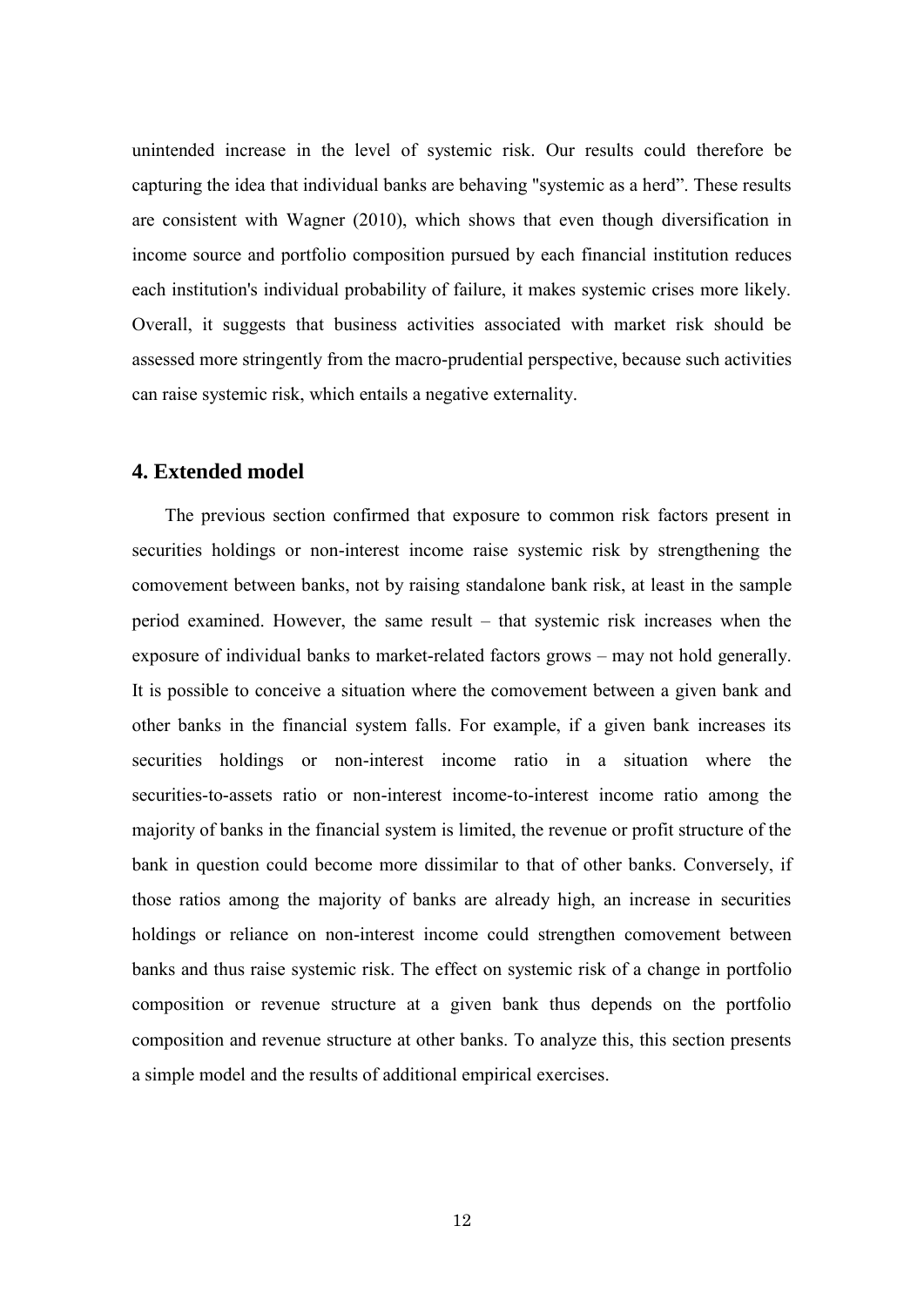#### **4.1 A simple model of comovement**

Consider two banks, Bank *i* and Bank *j*, which are conducting two different activities. The first activity they engage in is market-related activity, which includes investments in securities and commission-based non-interest income. The other activity is traditional loans, which generates interest income. Earnings from those activities at period *t* are denoted by  $X_{i,t}$  and  $Y_{i,t}$ , respectively. It is assumed that these activities are governed by hierarchical-factor models:

$$
X_{i,t} = \rho_X F_{X,t} + \sqrt{1 - \rho_X^2} \epsilon_{X_i,t},
$$
  

$$
Y_{i,t} = \rho_Y F_{Y,t} + \sqrt{1 - \rho_Y^2} \epsilon_{Y_i,t},
$$

where  $F_{X,t}$  denotes a market factor that both banks are exposed to,  $F_{Y,t}$  denotes a loan factor that both banks share, and  $\rho_X$  and  $\rho_Y$  denote correlation coefficients whose absolute values are no more than 1. Both factors are linked by the underlying macro-factor  $F_t$ :

$$
F_{X,t} = \beta_X F_t + \epsilon_{F_X,t},
$$
  

$$
F_{Y,t} = \beta_Y F_t + \epsilon_{F_Y,t}.
$$

In the above,  $\epsilon_{F_X,t}$  and  $\epsilon_{F_Y,t}$  are uncorrelated idiosyncratic factors for the market factor and the loan factor, and  $\epsilon_{X_i,t}$  and  $\epsilon_{Y_i,t}$  are uncorrelated idiosyncratic factors inherent in Bank *i*'s market related activities and loan activities respectively. Bank *i*'s income  $B_{i,t}$  and Bank *j*'s income  $B_{j,t}$  are given by:

$$
B_{i,t} = \omega_{X,i} X_{i,t} + (1 - \omega_{X,i}) Y_{i,t},
$$
  

$$
B_{j,t} = \omega_{X,j} X_{j,t} + (1 - \omega_{X,j}) Y_{j,t},
$$

 $\omega_{X,i}$  and  $\omega_{X,i}$  are Bank *i* and *j* 's weights on market-related activities, respectively. The covariance between  $B_{i,t}$  and  $B_{j,t}$  is obtained as follows:

$$
Cov(B_{i,t}, B_{j,t}) = r_{i,1}r_{j,1}Var(F_t) + r_{i,2}r_{j,2}Var(\epsilon_{F_X,t}) + r_{i,3}r_{j,3}Var(\epsilon_{F_Y,t}),
$$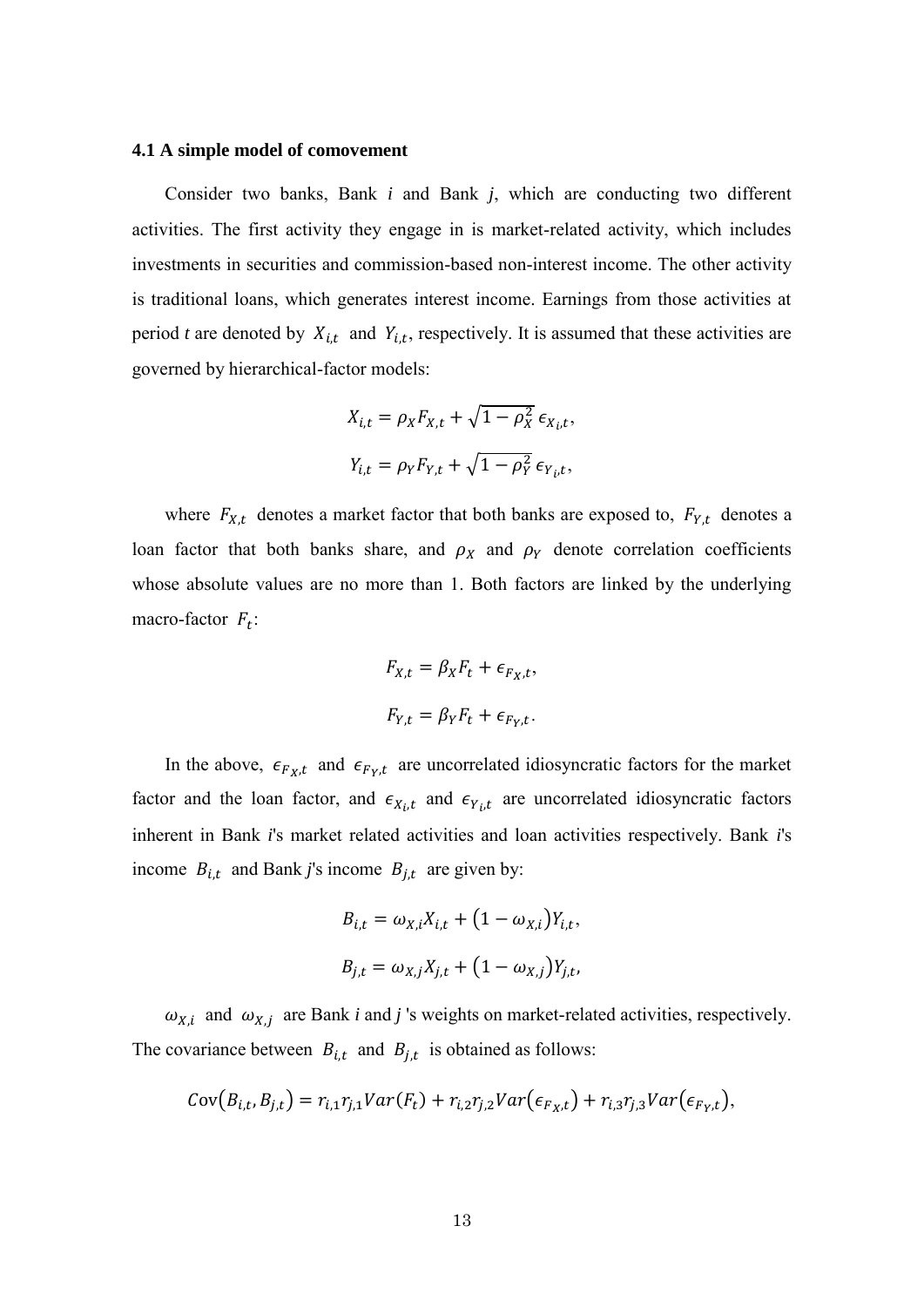where, for  $k = i, j$ ,

$$
r_{k,1} = \omega_{X,k}\rho_X\beta_X + (1 - \omega_{X,k})\rho_Y\beta_Y,
$$

$$
r_{k,2} = \omega_{X,k}\rho_X,
$$

$$
r_{k,3} = (1 - \omega_{X,k})\rho_Y.
$$

Clearly,  $Cov(B_{i,t}, B_{j,t})$  depends on both  $\omega_{X,i}$  and  $\omega_{X,j}$ . Next, the effect of changes in  $\omega_{X,i}$  on the covariance is obtained as follows:

$$
\frac{\partial Cov(B_{i,t}, B_{j,t})}{\partial \omega_{X,i}} = (\rho_X \beta_X - \rho_Y \beta_Y) \{ \omega_{X,j} \rho_X \beta_X + (1 - \omega_{X,j}) \rho_Y \beta_Y \} Var(F_t)
$$

$$
+ \rho_X^2 \omega_{X,j} Va \quad (\epsilon_{F_X,t}) - \rho_Y^2 (1 - \omega_{X,j}) Var(\epsilon_{F_Y,t}) \gtrless 0
$$

The first order derivative shows that the sign of the derivative is not conclusive, and depends on the other Bank *j*'s weight on market-related activities,  $\omega_{X,j}$ . To analyze the relationship between the effect of a change in Bank *i*'s weight  $\omega_{X,i}$  on the covariance and bank *j*'s weight  $\omega_{X,i}$ , we calculate a cross partial derivative with respect to  $\omega_{X,i}$ and  $\omega_{X,i}$ ,  $\frac{\partial^2}{\partial x_i}$  $\frac{\partial \omega_{x,i} \partial \omega_{y,i}}{\partial \omega_{x,i} \partial \omega_{y,i}}$  is given by:

$$
\frac{\partial^2 Cov(B_{i,t}, B_{j,t})}{\partial \omega_{X,i} \partial \omega_{X,j}}\n= (\rho_X \beta_X - \rho_Y \beta_Y + \rho_Y^2 \beta_Y^2)^2 Var(F_t) + \rho_X^2 Var(\epsilon_{F_{X,t}}) + \rho_Y^2 Var(\epsilon_{F_Y,t}) > 0
$$
\n
$$
(4)
$$

As shown in equation (4) above, the sign of the cross partial derivative is always positive, which indicates that whether a bank's behavior leads to an increase in covariance or not depends on the behavior of other banks. Specifically, the marginal effect of Bank *i*'s weight on market-related activity  $\omega_{X,i}$  on the covariance increases with an increase in Bank *j*'s weight,  $\omega_{X,i}$ . According to equation (4), when Bank *j*'s weight on market-related activity is large, an increase in Bank *i*'s weight on market-related activity increases comovement to a large extent. Conversely, the equation suggests that when Bank *j*'s weight on market-related activity is small, an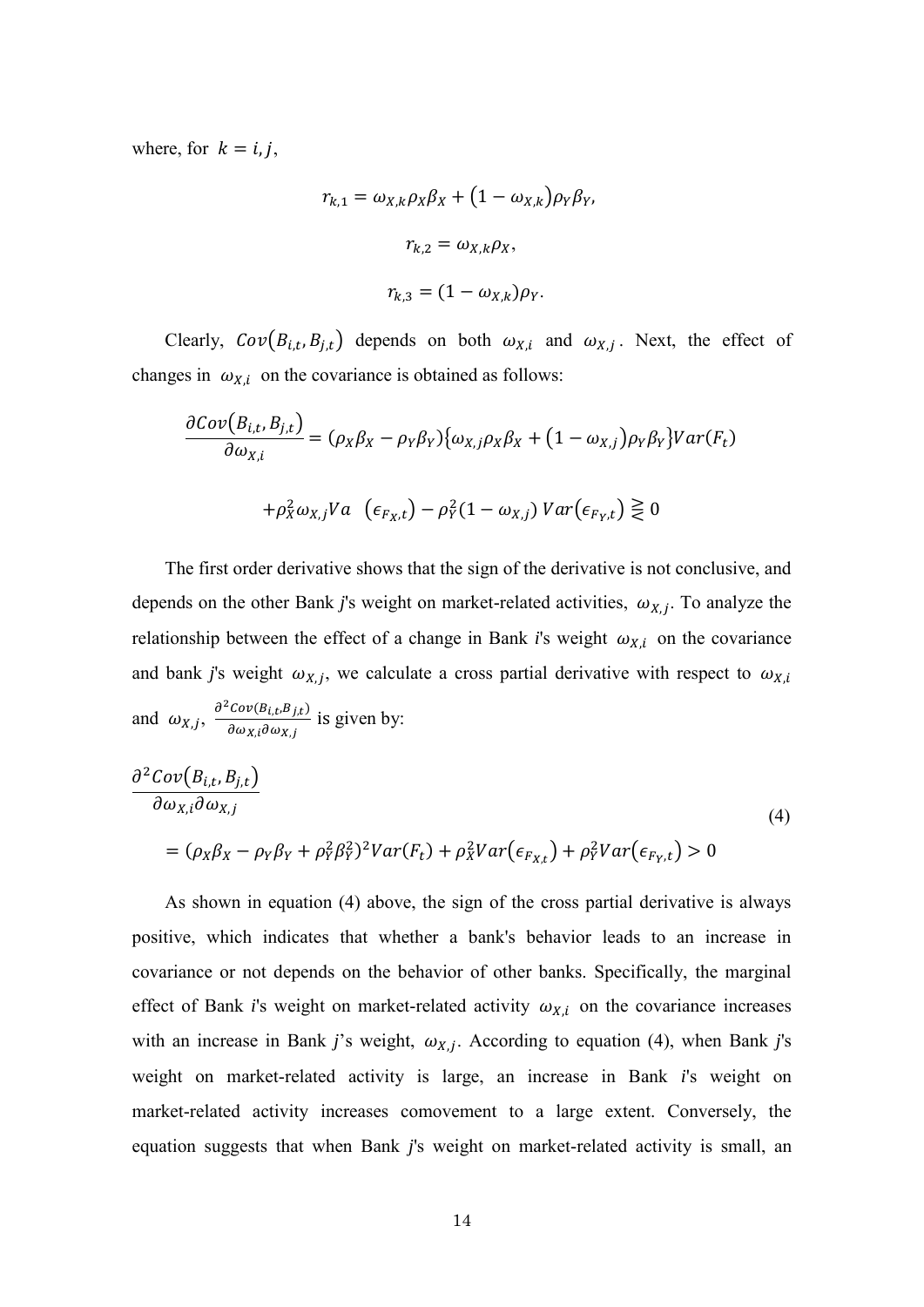increase in Bank *i*'s market-related activity can lead to a smaller covariance. In this case, the increase in Bank  $i$ 's weight on  $\chi$  increases the compositional difference between the two banks' portfolios, which leads to diversification in the financial system as a whole.

#### **4.2 Empirical exercise**

## *Estimation Model*

Given the predictions from the simple model, we incorporate the following variables representing the behavior of other banks.

$$
\overline{StoA_{i,t}} \equiv \frac{\sum_{j\neq i} StoA_{j,t}}{n}
$$

$$
\overline{LtoA_{i,t}} \equiv \frac{\sum_{j\neq i} LtoA_{j,t}}{n}
$$

$$
\overline{NtoI_{i,t}} \equiv \frac{\sum_{j\neq i} NtoI_{j,t}}{n}
$$

As shown above, each variable is defined as the simple average of the respective ratios for all sample banks except for Bank *i*. The average values represent the overall portfolio composition or revenue source of other banks for a given bank. With these variables, we estimate the determinants of systemic risk coefficient  $\delta_{\lambda,t}^{i}$ , which represents comovement between banks:

$$
\delta_{\lambda,t}^{i} = \gamma_{1} + \gamma_{2} \log(asset)_{i,t-1} + \gamma_{3} Ntol_{i,t-1} + \gamma_{4} Ntol_{i,t-1} \times \overline{Ntol_{i,t-1}} \n+ \gamma_{5} StoA_{i,t-1} + \gamma_{6} StoA_{i,t-1} \times \overline{StoA_{i,t-1}} + \gamma_{7} LtoA_{i,t-1} \n+ \gamma_{8} LtoA_{i,t-1} \times \overline{LtoA_{i,t-1}} + \gamma X_{t-1} + Bank_{i} + \epsilon_{it}.
$$
\n(5)

In this estimation, the marginal effects of  $Ntol_{i,t-1}$ ,  $StoA_{i,t-1}$  and  $LtoA_{i,t-1}$  on the systemic risk coefficient depend on the variables representing the aggregate behavior of banks, namely,  $\overline{Ntol_{i,t-1}}$ ,  $\overline{StoA_{i,t-1}}$  and  $\overline{Ltol_{i,t-1}}$ , respectively:

$$
\frac{\partial \delta_{\lambda,t}^{i}}{\partial N \omega_{i,t-1}} = \gamma_3 + \gamma_4 \overline{N \omega_{i,t-1}} \quad , \tag{6}
$$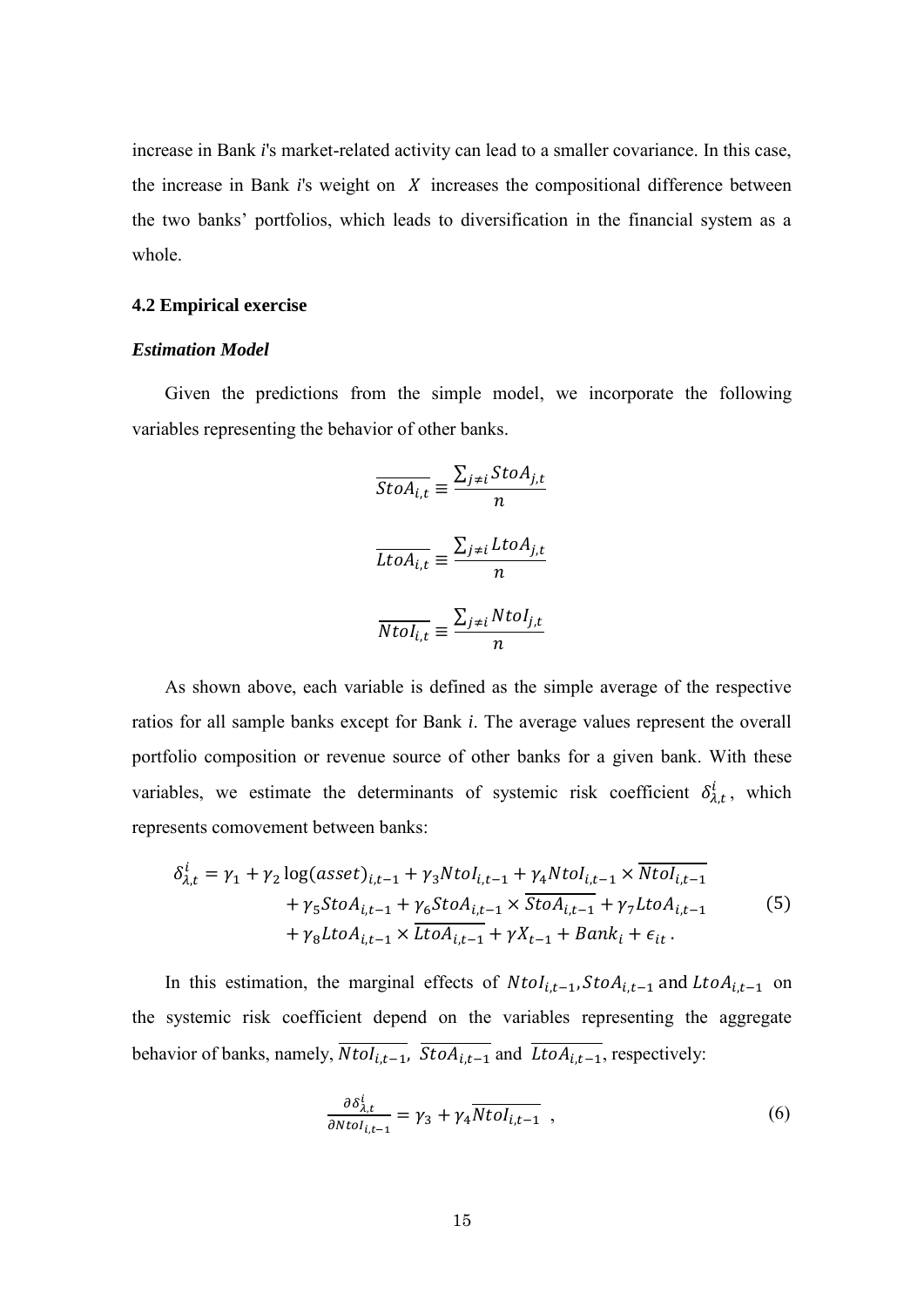$$
\frac{\partial \delta_{\lambda,t}^{i}}{\partial st \circ A_{i,t-1}} = \gamma_5 + \gamma_6 \overline{St \circ A_{i,t-1}} \tag{7}
$$

$$
\frac{\partial \delta_{\lambda,t}^{i}}{\partial L \iota_{\partial A_{i,t-1}}} = \gamma_7 + \gamma_8 \overline{L \iota_{\partial A_{i,t-1}}} . \tag{8}
$$

Recall from equation (4) that whether a bank's behavior leads to an increase in comovement or not depends on the aggregate behavior of other banks. Consistent with that prediction, equations (6) to (8) show that the marginal effect of each variable on the systemic risk coefficient depends on the average level of the variable in the financial system as a whole. Since this level is state dependent, the marginal effect of a change in an individual banks' variable on the systemic risk coefficient is state dependent as well.

#### *Estimation results*

The first column of Table 5 presents the estimation results for equation (5), which includes interaction terms. The second column shows the estimation results when the loans-to-assets ratio is excluded from the explanatory variables. As shown in both columns, goodness-of-fit improves compared with Table 2. As for the marginal effects of the non-interest income ratio and securities-to-assets ratio, coefficients  $\gamma_3$  and  $\gamma_5$ in equations (6) and (7) respectively are significantly negative, while  $\gamma_4$  and  $\gamma_6$  are significantly positive. The results are consistent with the prediction of equation (4) from subsection 4.1. According to the estimation results, the marginal effects of the securities-to-assets ratio  $StoA_{i,t-1}$  and non-interest income-to-interest income ratio *Ntol<sub>it-1</sub>* on systemic risk coefficient  $\delta_{\lambda t}^{i}$  increase as the overall ratio of securities to assets  $\overline{StoA_{i,t-1}}$  and non-interest income-to-interest income ratio  $\overline{Ntol_{i,t-1}}$  in regional banks rise. When the aggregate securities holdings of banks on the whole are small, the marginal effect of an increase in securities holdings in any given bank on systemic risk will be negative. This is because an increase in securities holdings in any given bank will increase the heterogeneity of bank portfolios and thereby decrease systemic risk. On the other hand, when the aggregate securities holdings of banks on the whole are large, the marginal effect of an increase in securities holdings in any given bank on systemic risk will be positive. In sum, the more banks increase the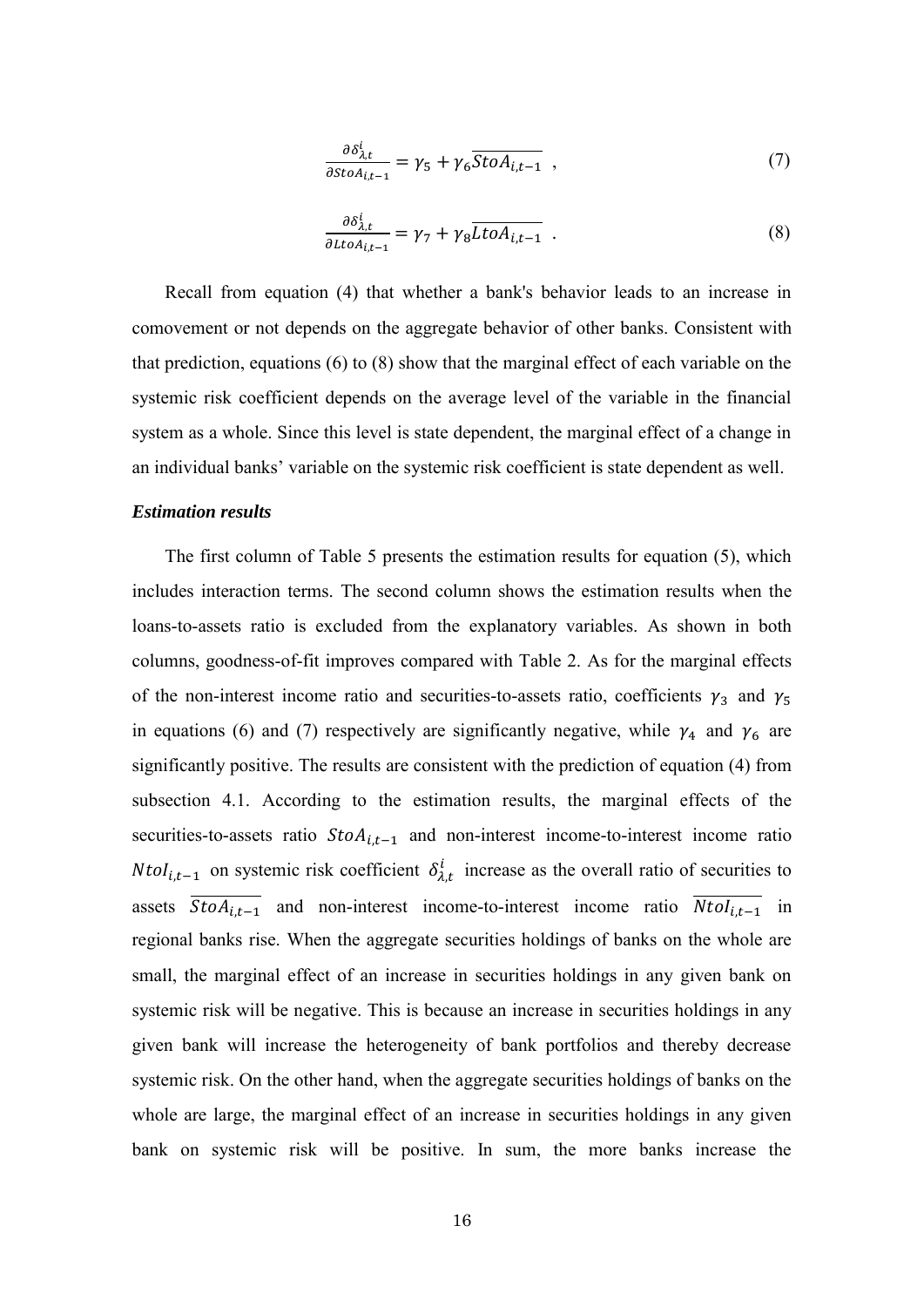securities-to-assets ratio in aggregate, the larger the marginal effect of increasing the securities-to-assets ratio at a given bank will be on systemic risk. A similar argument applies to the non-interest income-to-interest income ratio. Such effects are observed because the variables  $Ntol_{i,t-1}$  and  $StoA_{i,t-1}$  are closely related to market risks, which are common to all banks.

By contrast, the coefficients on the terms related to the loan-to-assets ratio, Lto $A_{i,t-1}$  and Lto $A_{i,t-1} \times \overline{LtoA_{i,t-1}}$  in equation (8), are found to be not significant. Contrary to  $Ntol_{i,t-1}$  and  $StoA_{i,t-1}$ , which are related to market risks common to all banks, loans extended by regional banks are exposed more to idiosyncratic risk factors, such as region-specific factors. Therefore, the loan-to-assets ratio is not found to be a significant driver of the systemic risk coefficient  $\delta_{\lambda,t}^{i}$ .

Figures 4 and 5 plot the marginal effects on the systemic risk coefficient of the securities-to-assets ratio and non-interest income-to-interest income ratio respectively, as indicated by equation (6) and (7). It can be observed that the marginal effect of the securities-to-assets ratio and the non-interest income-to-interest income ratio are increasing over time as banks are increasing their securities holdings and dependence on non-interest income.

In particular, Figure 4 shows that the marginal effect of the securities-to-assets ratio  $StoA_{i,t-1}$  on the systemic risk coefficient  $\delta_{\lambda,t}^{i}$  has turned positively significant in the recent period. This is because the aggregate ratio of securities to assets held by regional banks  $\overline{StoA_{t-1}}$  increases over time. As shown in Figure 5, the marginal effect of non-interest income-to-interest income  $Ntol_{i,t-1}$  on the systemic risk coefficient  $\delta_{\lambda}^{i}$ is also noteworthy. Until the early-2000s, the marginal effect was negatively significant. This implies that when a given regional bank increased its reliance on non-interest income in that time period, its comovement with other regional banks fell. However, from around 2010 onward, there was a distinct upward shift in the marginal effect, and it became significantly positive in the most recent period. This implies that in the later period, an increase in reliance on non-interest income at a given regional bank causes its comovement with other regional banks to rise, since other regional banks are already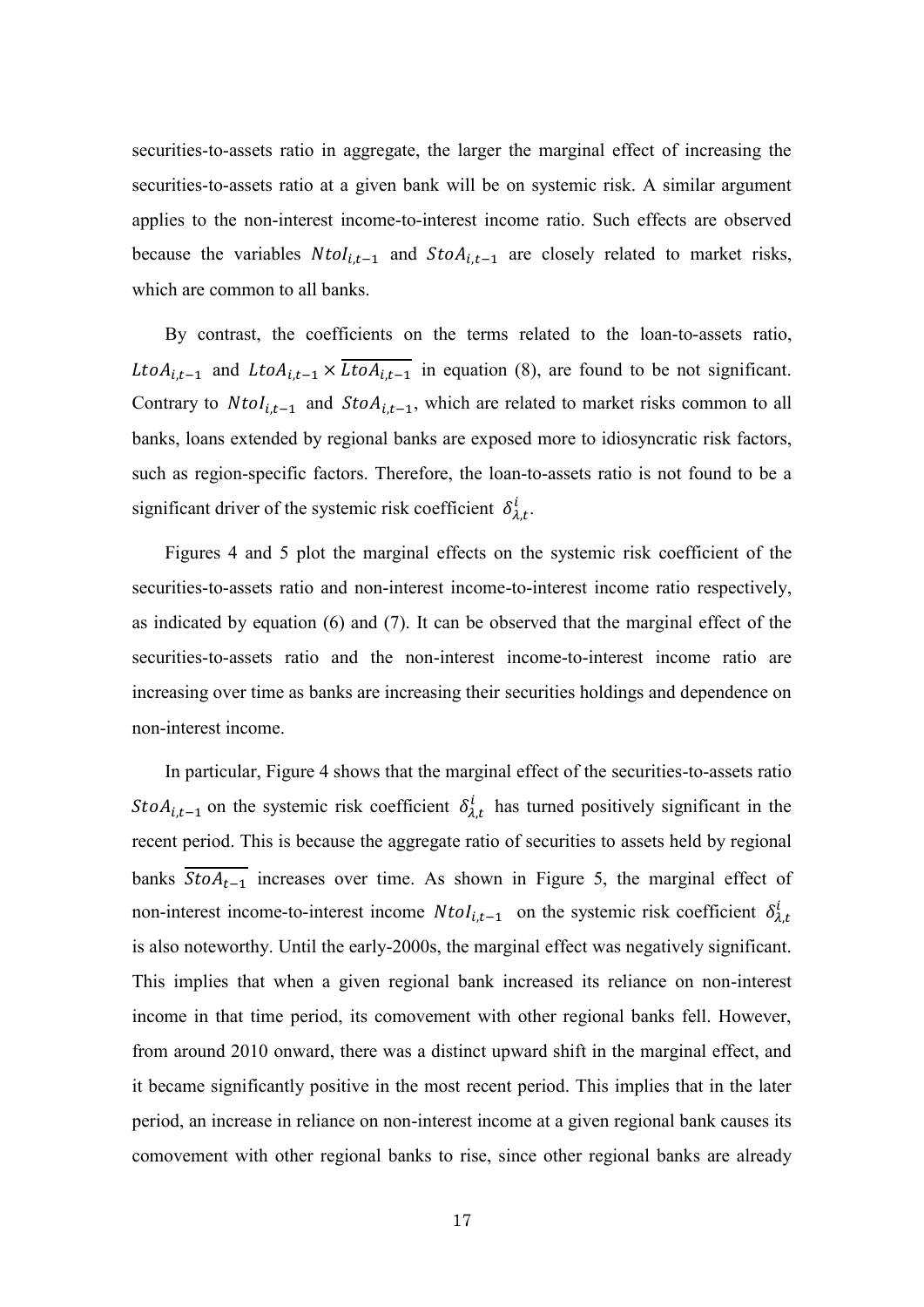highly reliant on non-interest income, rendering their revenue source more exposed to a common factor.

As stated above, we obtain empirical findings that are consistent with the predictions of the model presented earlier in this section. That is, systemic risk could increase when a bank's exposure to common factors, such as market risk, increases. In particular, systemic risk could increase to a greater extent when other banks' exposure to the same common factors is already high.

## **5. Conclusion**

As banks hold a larger share of securities and shift toward non-traditional sources of income, namely non-interest income, standalone bank risk may be lowered through portfolio diversification, although systemic risk may increase through reduced diversity among banks. In this paper, we ask if there is evidence that individual banks pursue diversification of their own portfolios and revenue sources, producing at the same time the unintended side effect of increased exposure to common risks.

By examining the relationship between a measure of systemic risk, CoVaR, and the income sources and portfolio compositions for a set of Japanese regional banks, we find that increased exposure of bank portfolios to market risks and greater reliance on non-traditional income sources associated with market activities raise systemic risk, even though they reduce standalone bank risk. Further, we find that the marginal effect of an increase in a given banks' market-related components on systemic risk is larger when the share of the corresponding components is already high among other banks. Although regional banks are individually non-systemic, they have the potential to behave "systemic as a herd", whereby common shocks generate losses across distinct financial institutions with similar portfolio holdings, and cause these financial institutions to respond in a similar manner. It should be noted that the adverse effect of diversification in our paper does not originate from contagion through interbank linkages – whether or not a bank fails does not depend on direct exposure to other banks.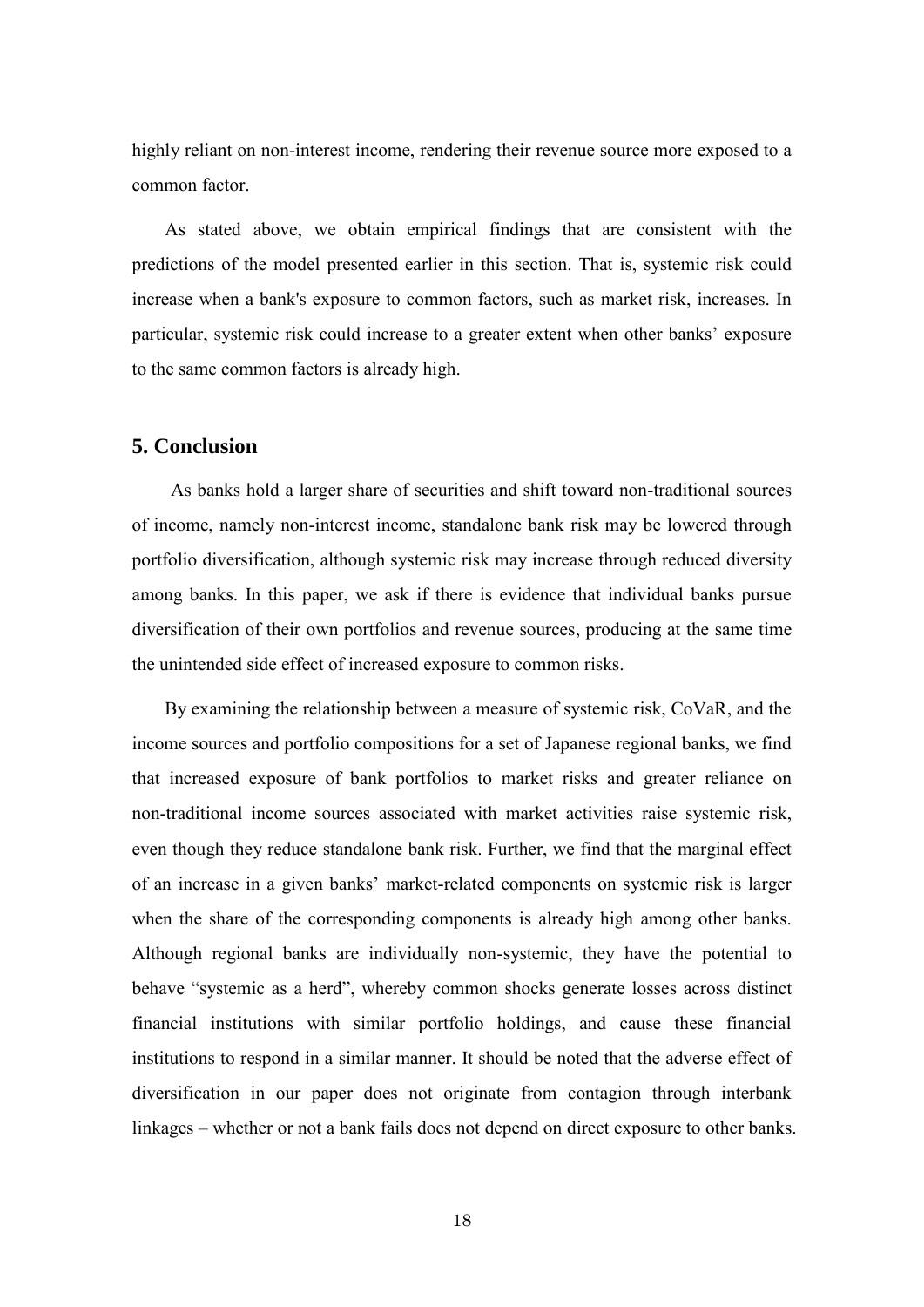Rather, the common shock is transmitted through comovements in asset holdings and income sources.

Our paper is an empirical complement to theory on the potential costs and limits of diversification (Wagner, 2010). It suggests that contrary to common belief, it is not desirable for banks to pursue diversification to the maximum extent possible, since "systemic as a herd" behavior could increase the vulnerability of the financial system.

From a macro-prudential perspective, it is essential to address the externality associated with greater vulnerability to joint failure stemming from "systemic as a herd" behavior. For example, Goodhart and Wagner (2012) suggest introducing a surcharge on existing capital requirements depending on how correlated their overall activities are with the rest of the financial system. Alternatively, current risk weights could be redefined to penalize activities that are more exposed to common risk factors, while keeping average capital requirements unchanged. Such policies may render banks that have more potential for "systemic as a herd" behavior less risky, since they will be made to hold more capital.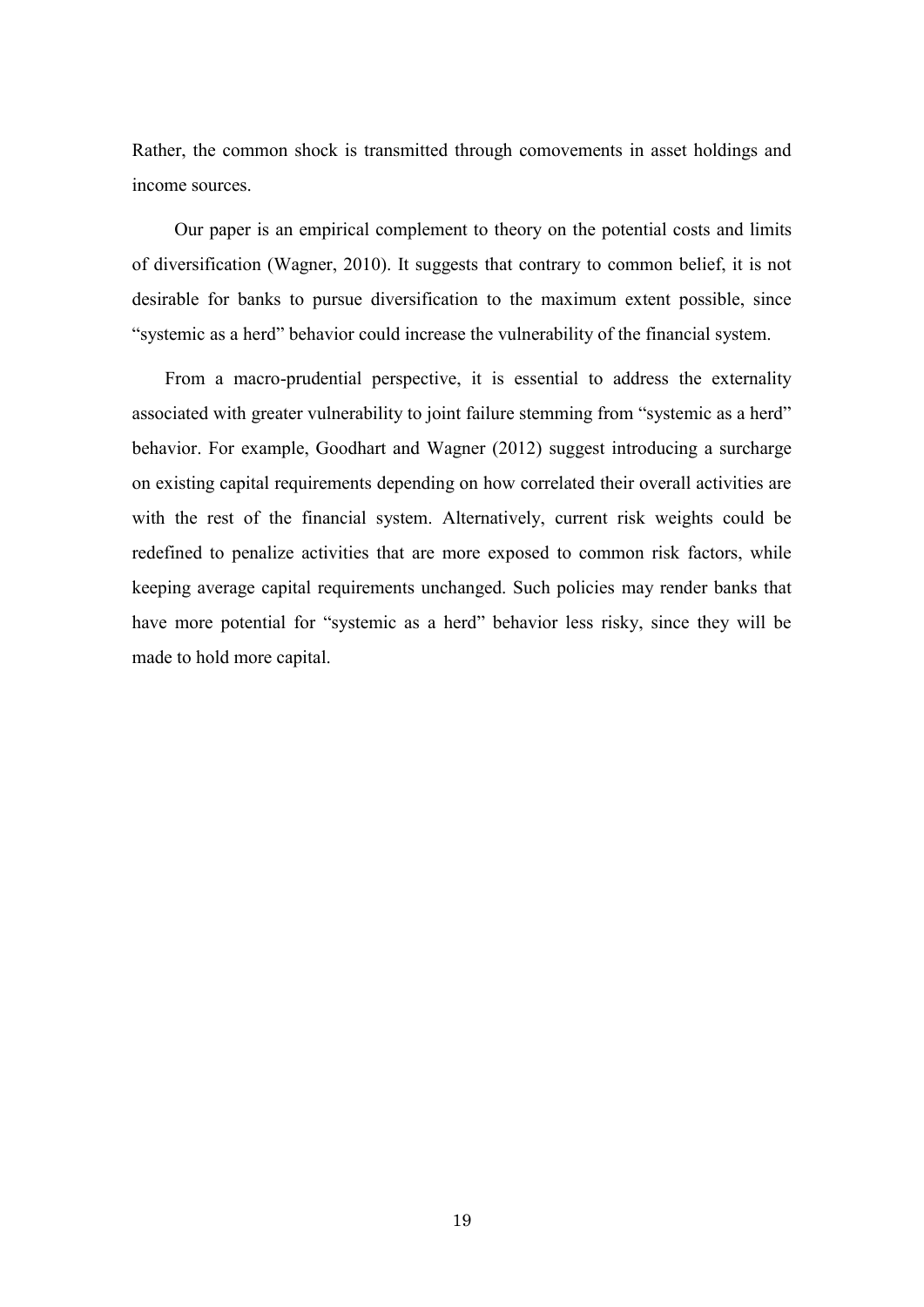#### **References**

Acharya, V. and T. Yorulmazer (2007) "Too Many to Fail—An Analysis of Time-inconsistency in Bank Closure Policies," *Journal of Financial Intermediation,* Vol. 16, pp. 1–31.

Adrian, T., and M. K. Brunnermeier (2016) "CoVaR," *American Economic Review*, Vol. 106(7), pp. 1705-41.

Brunnermeier, M. K., G. Dong and D. Palia (2012) "Banks' Non-Interest Income and Systemic Risk," *AFA 2012 Chicago Meetings Paper*.

DeYoung, R. and K. P. Roland, (2001) "Product Mix and Earnings Volatility at Commercial Banks: Evidence from a Degree of Total Leverage Model," *Journal of Financial Intermediation*, Vol. 10(1), pp. 54-84.

Farhi E. and J. Tirole (2012) "Collective Moral Hazard, Maturity Mismatch, and Systemic Bailouts," *American Economic Review,* Vol. 102(1), pp.60–93.

Goodhart,C. and W. Wagner (2012) "Regulators Should Encourage More Diversity in the Financial System"

http://voxeu.org/article/regulators-should-encourage-more-diversity-financial-system

Hutchison, M. and K. McDill (1999) "Are All Banking Crises Alike? The Japanese Experience in International Comparison," *Journal of the Japanese and International Economies*, Vol. 13(3), pp. 155-180.

Koenker, R., and G. Bassett Jr (1978) "Regression Quantiles," *Econometrica*, Vol. 46(1), pp. 33-50.

Laderman, E. S. (2000) "The Potential Diversification and Failure Reduction Benefits of Bank Expansion into Nonbanking Activities," *Federal Reserve Bank of San Francisco Working Paper Series* 2000-01.

López-Espinosa, G., A. Moreno, A. Rubia and L. Valderrama (2012) "Short-term Wholesale Funding and Systemic Risk: A Global CoVaR Approach," *Journal of Banking & Finance*, Vol. 36(12), pp. 3150-3162.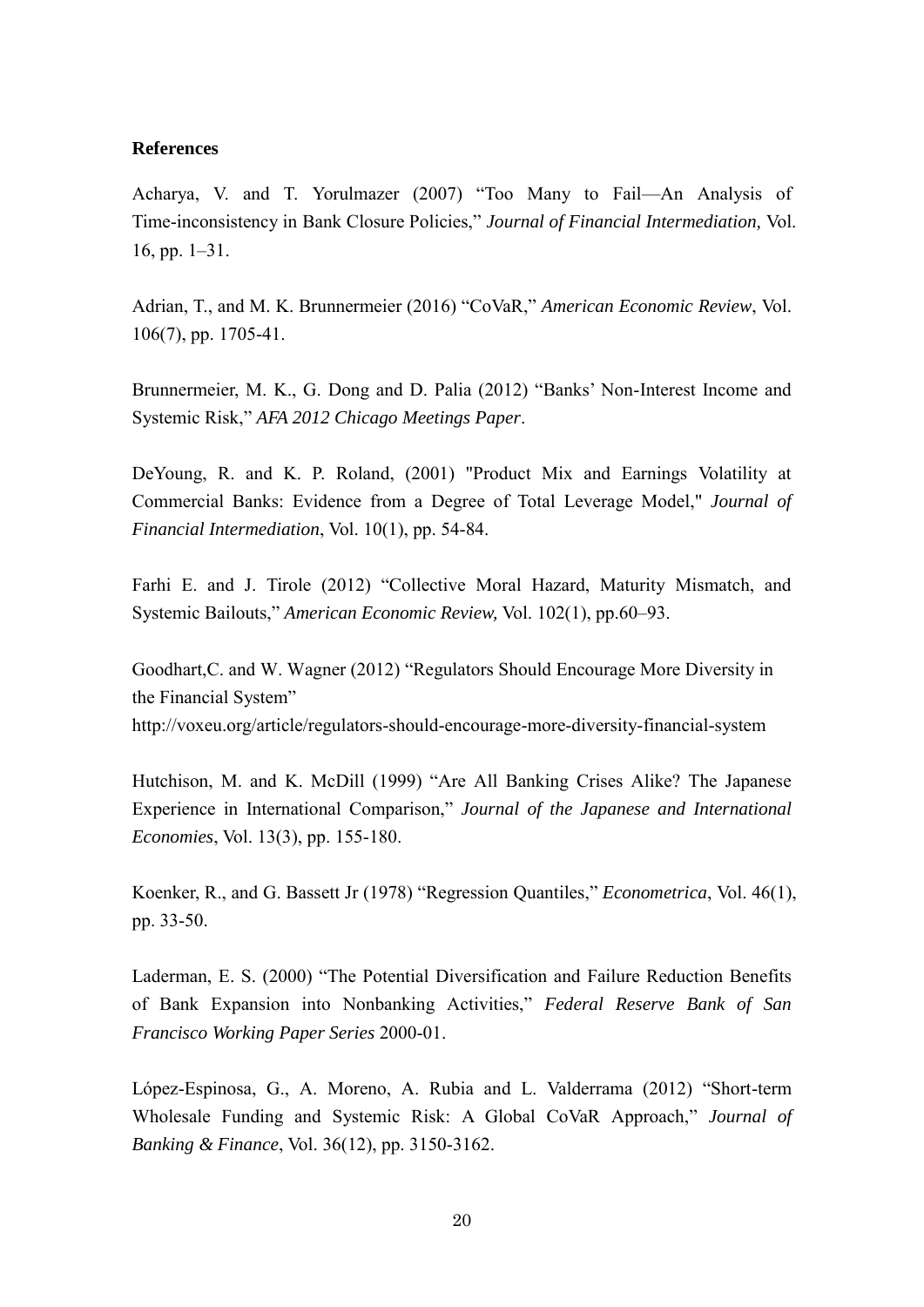Shin, H. S. (2011). Macroprudential policies beyond Basel III. *BIS Papers*, 1, 5.

Stiroh, K. J. (2004) "Diversification in Banking: Is Noninterest Income the Answer?" *Journal of Money, Credit and Banking,* Vol. 36(5), pp. 853-882.

Stiroh, K. J. (2006) "A Portfolio View of Banking with Interest and Noninterest Activities," *Journal of Money, Credit and Banking,* Vol. 38(5), pp. 1351-1361.

Wagner, W. (2010) "Diversification at Financial Institutions and Systemic Crises," *Journal of Financial Intermediation*, Vol. 19, pp. 373-386.

Wall, L. D., A. K. Reichert and S. Mohanty (1993) "Deregulation and the Opportunities for Commercial Bank Diversification," *Federal Reserve Bank of Atlanta, Economic Review*, September/October, pp. 1-25.

Zhang, Q., F. Vallascas, K. Keasey and C. X. Cai (2014) "Are Market-based Rankings of Global Systemic Importance of Financial Institutions Useful to Regulators and Supervisors?" *Journal of Money, Credit, and Banking*, Vol. 47(7), pp. 1403-1442.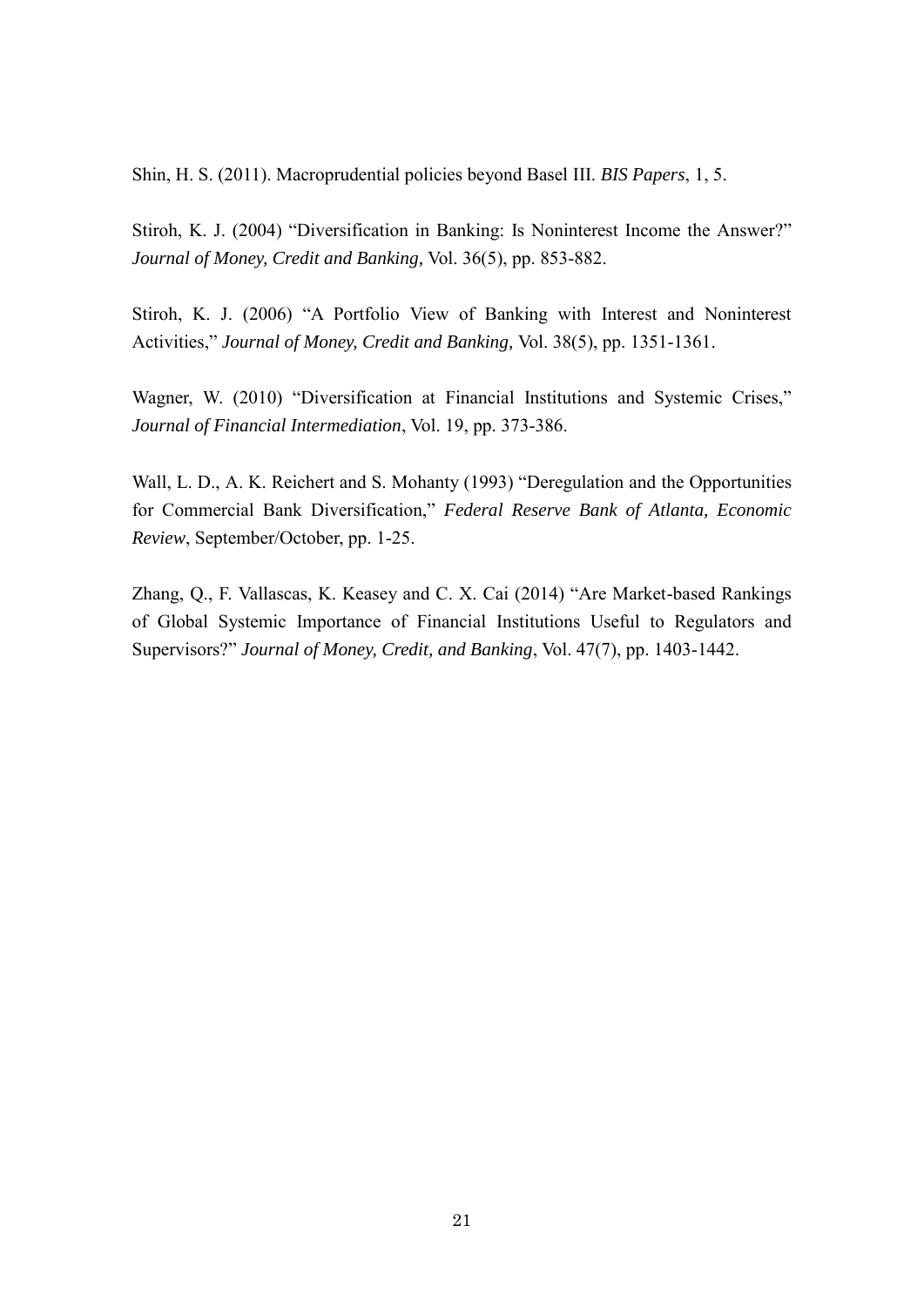

Note: The solid line shows the median  $\Delta$ CoVaR (5<sup>th</sup> percentile) among our sample of regional banks. The dash lines show the  $10^{th}$ -90<sup>th</sup> percentile range of  $\Delta$ CoVaR among regional banks, representing the cross-sectional variation of ΔCoVaR at each point in time. Semiannual data is presented (fiscal year basis).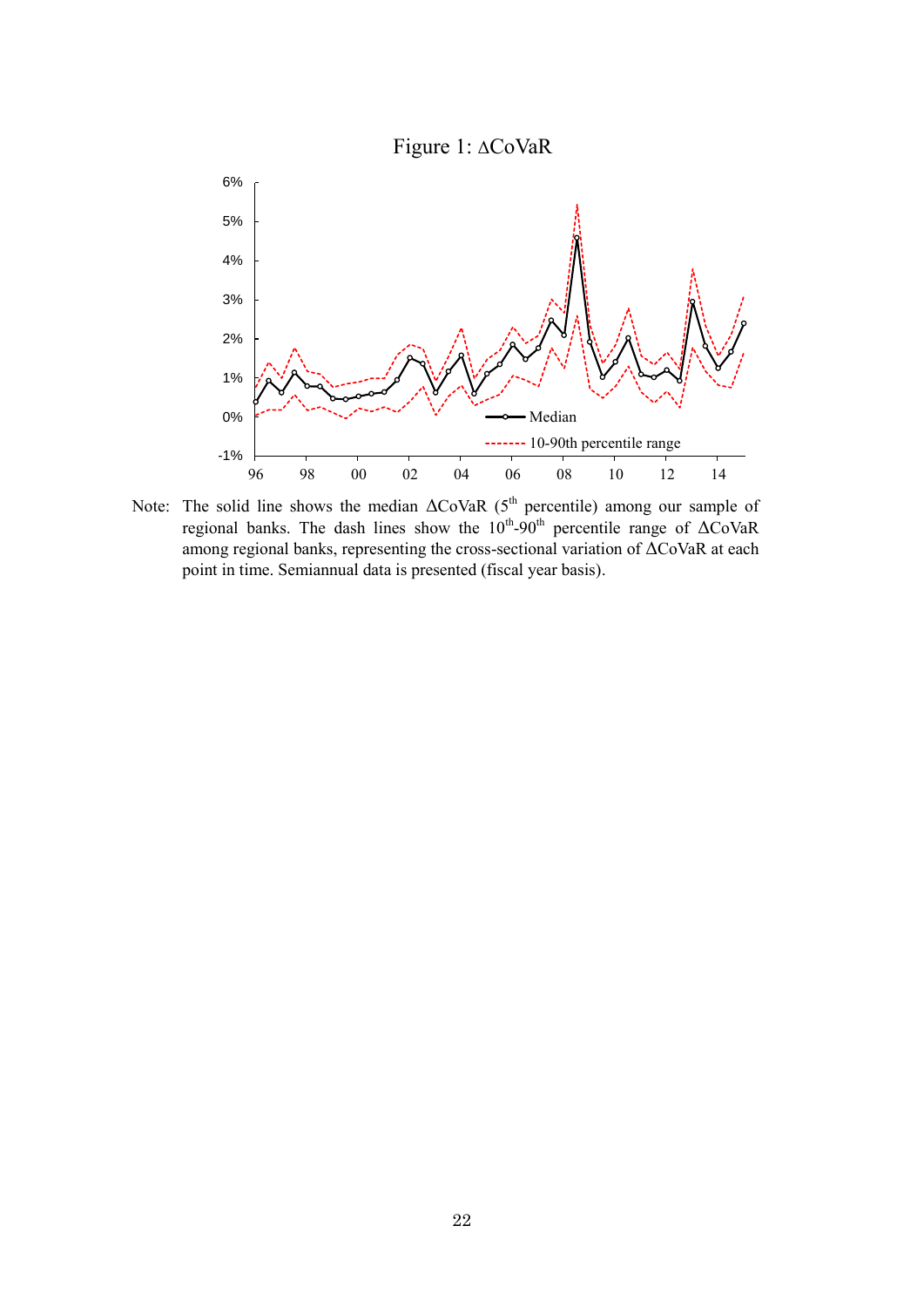Figure 2: Decomposition of ΔCoVaR – ΔVaR component



Note: The solid line shows the median  $\Delta$ VaR (individual bank risk,  $5^{th}$  percentile) among our sample of regional banks. The dash lines show the  $10^{th}$ -90<sup>th</sup> percentile range of ΔVaR among regional banks, representing the cross-sectional variation of ΔVaR at each point in time. Semiannual data is presented (fiscal year basis).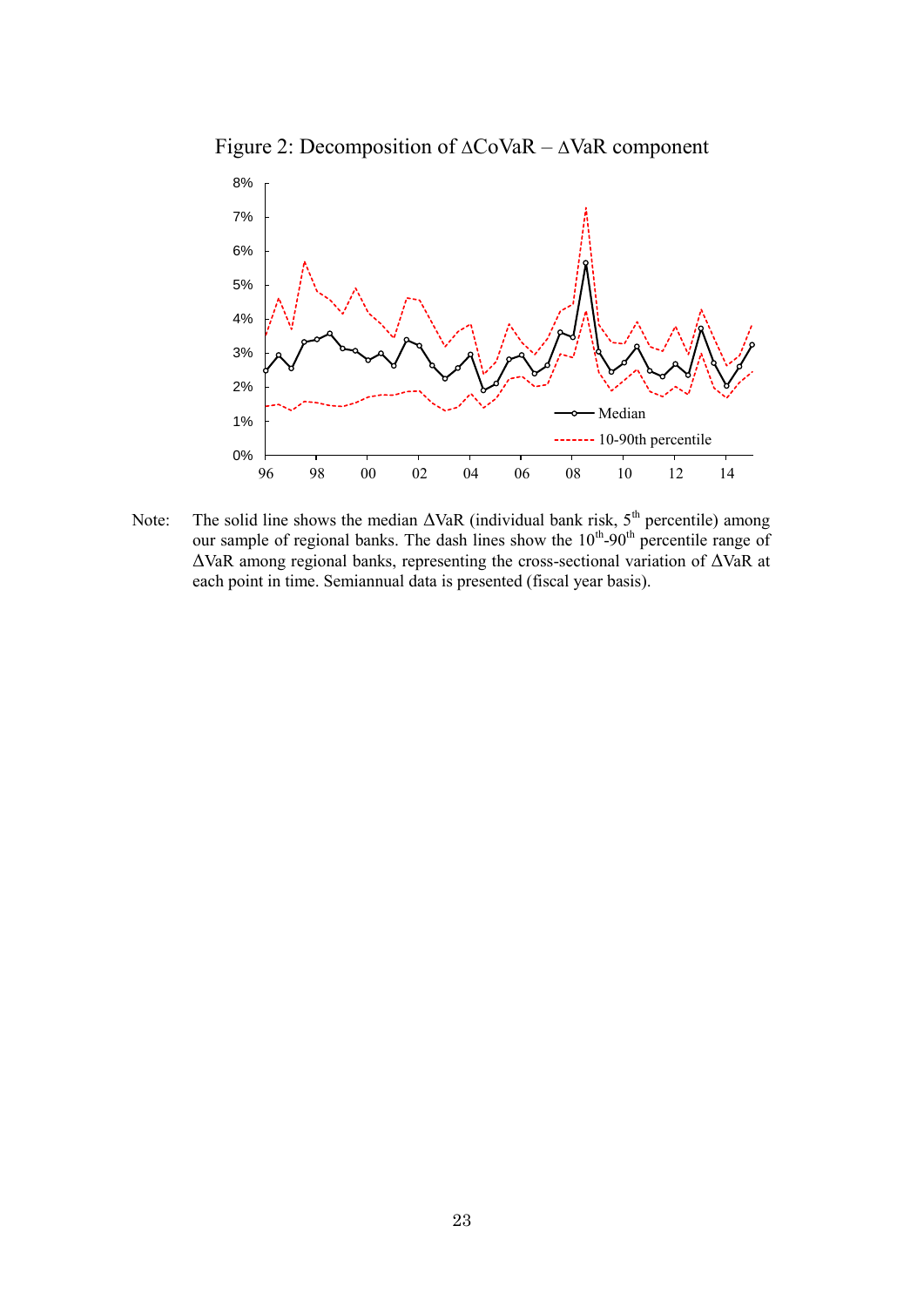Figure 3: Decomposition of  $\triangle \text{CoVaR}$  - systemic risk coefficient  $\delta$ 



Note: The solid line shows the median systemic risk coefficient among our sample of regional banks. The dash lines show the  $10^{th}$ -90<sup>th</sup> percentile range of the systemic risk coefficient among regional banks, representing the cross-sectional variation of the systemic risk coefficient at each point in time. Semiannual data is presented (fiscal year basis).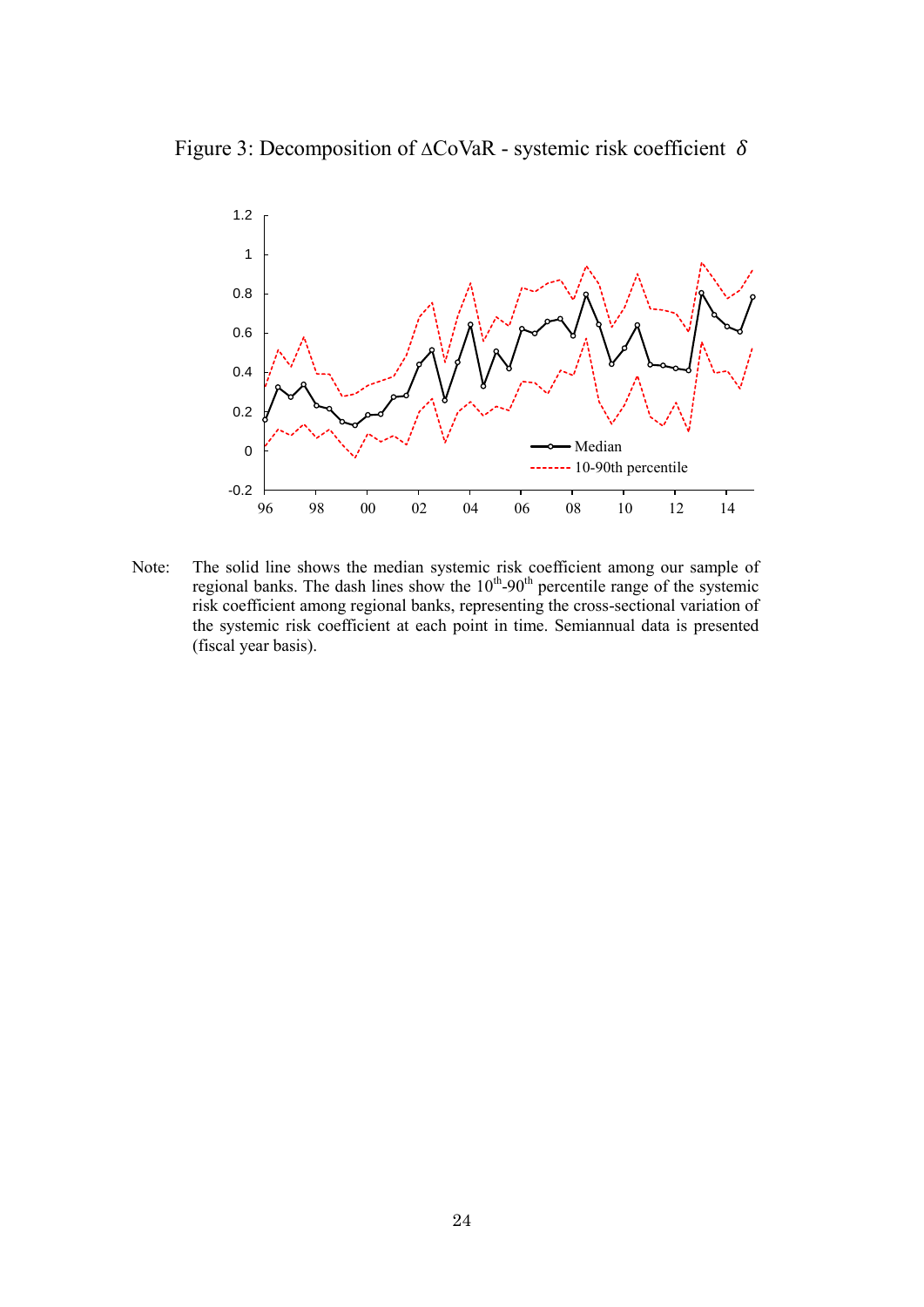

Figure 4: Marginal effect of securities-to-assets ratio on systemic risk coefficient



Note: Semiannual data is presented (fiscal year basis).  $\overline{StoA_{t-1}}$  is defined as  $\frac{\sum_{j=1}^{n} S_{t-1}}{\sum_{j=1}^{n} S_{t-1}}$  $\frac{\sum_{i=1}^{i} (n-i)}{n}$ . The estimated coefficients in first column of table 5 are used for the calculation.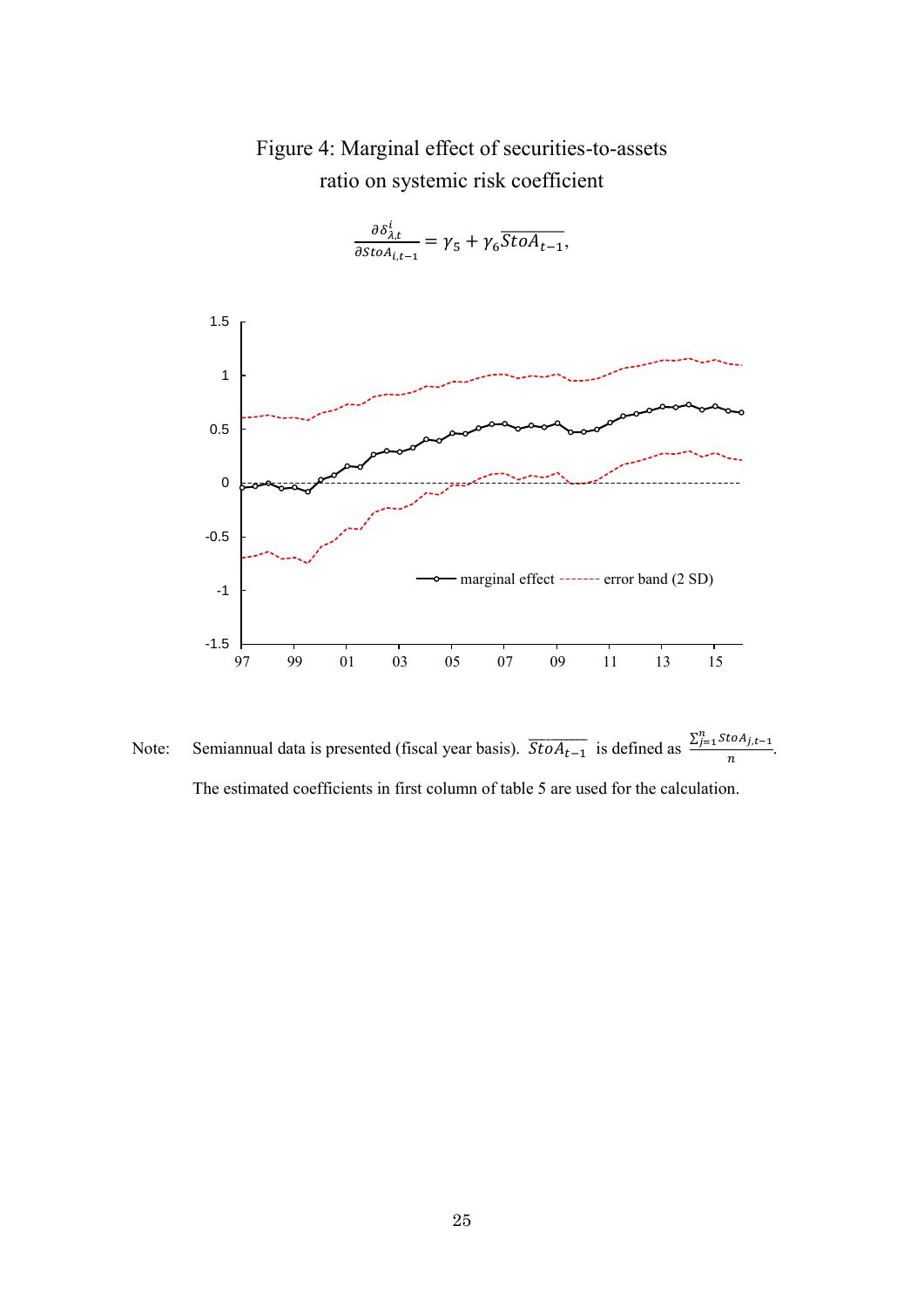Figure 5: Marginal effect of non-interest income-to-interest income ratio on systemic risk coefficient



Note: Semiannual data is presented (fiscal year basis).  $\overline{Ntol_{t-1}}$  is defined as  $\frac{\sum_{j=1}^{n} N_{t-1}}{n}$  $\frac{\sum_{i=1}^{n} x_i}{n}$ . The estimated coefficients in first column of table 5 are used for the calculation.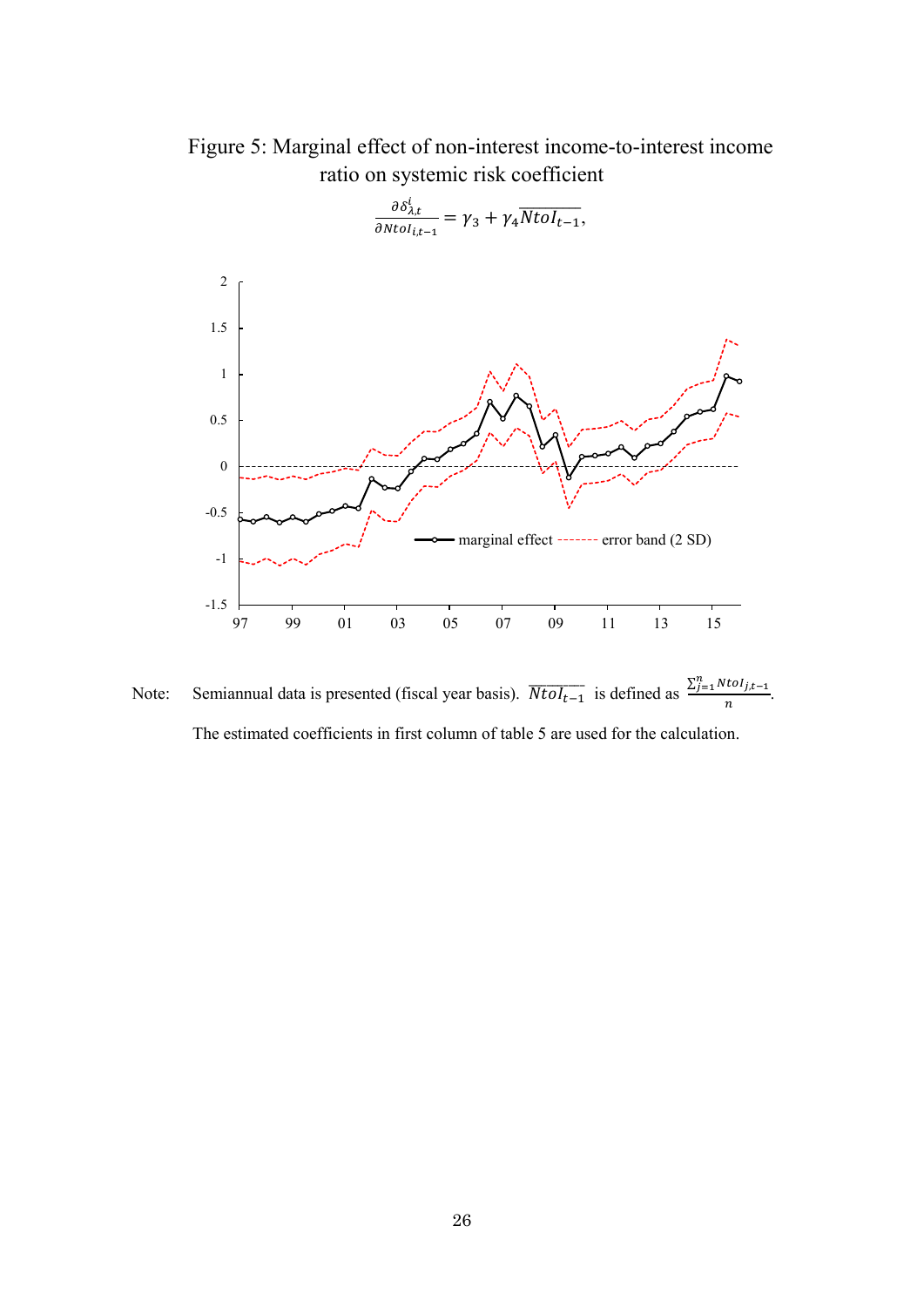# Table 1: Summary statistics

|            | mean   | median | S.D.  | min.     | max    |
|------------|--------|--------|-------|----------|--------|
| log(asset) | 14.696 | 14.693 | 0.747 | 12.667   | 16.537 |
| NtoI       | 0.105  | 0.101  | 0.067 | $-0.284$ | 0.783  |
| LtoA       | 0.658  | 0.66   | 0.067 | 0.475    | 0.829  |
| StoA       | 0.244  | 0.238  | 0.072 | 0.046    | 0.460  |

#### 1.1 Bank-level variables

#### 1.2 Macro state variables

|                                         | mean  | median | S.D. | min.    | max   |
|-----------------------------------------|-------|--------|------|---------|-------|
| 3 month JGB $(\% )$                     | 0.17  | 0.10   | 0.19 | $-0.06$ | 0.61  |
| Term spread $(\%$ pt)                   | 1.20  | 1.21   | 0.51 | 0.25    | 2.79  |
| TED spread $(\%$ pt)                    | 0.13  | 0.10   | 0.10 | 0.04    | 0.45  |
| TOPIX return $(\% )$                    | 0.05  | 0.10   | 2.61 | $-5.18$ | 5.86  |
| TOPIX real estate excess return $(\% )$ | 0.90  | 0.73   | 2.40 | $-4.61$ | 6.14  |
| TOPIX volatility $(\%)$                 | 20.40 | 19.64  | 6.36 | 10.81   | 48.86 |

Note: log(asset) is the log-scaled total asset size; NtoI is the non-interest income-to-interest income ratio; LtoA is the loans-to-assets ratio and StoA is the securities-to-assets ratio. The term spread is computed as the difference between the yield on 10-year JGBs and 3-month JGBs. The "TED spread" is computed as the difference between the 3-month Yen LIBOR and the 3-month JGB yield. The TOPIX real estate excess return is computed as the return of the TOPIX real estate subsector less the return of the TOPIX financial subsector. TOPIX volatility refers to 30-day historical volatility, calculated from daily equity price data. All data are at semiannual frequency. Data for the macro state variables are from Bloomberg.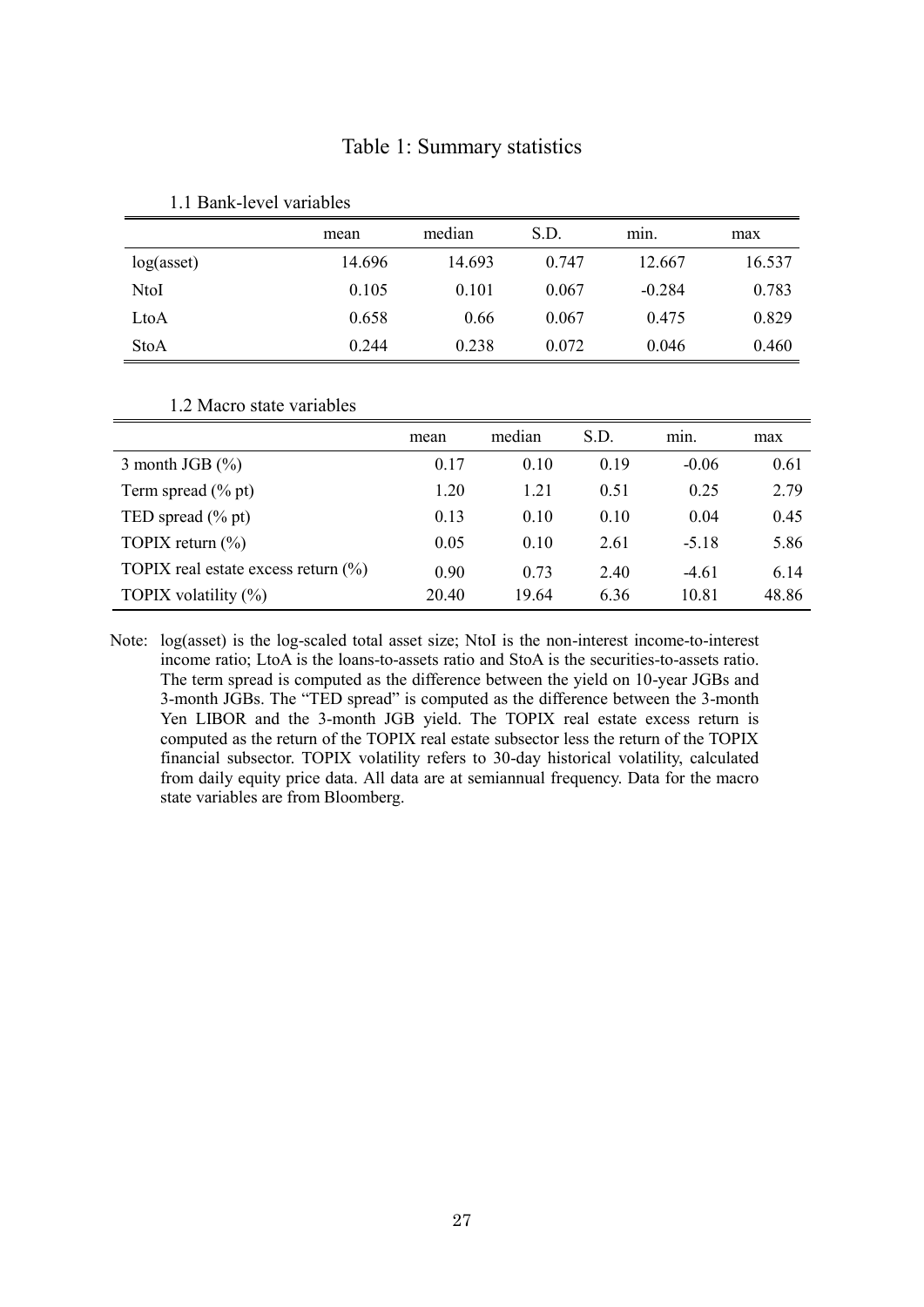|                                    |          |     | $\triangle$ CoVaR |              |          |        | $\Delta$ VaR |              |           |       | systemic risk coefficient: $\delta$ |               |
|------------------------------------|----------|-----|-------------------|--------------|----------|--------|--------------|--------------|-----------|-------|-------------------------------------|---------------|
| <b>NtoI</b>                        | 0.024    | *** | 0.024             | ***          | $-0.016$ | ***    | $-0.016$     | ***          | 0.821     | ***   | 0.812                               | $***$         |
|                                    | [0.004]  |     | [0.004]           |              | [0.005]  |        | [0.005]      |              | [0.155]   |       | [0.157]                             |               |
| LtoA                               | 0.019    | *** |                   |              | $-0.007$ |        |              |              | 0.857     | ***   |                                     |               |
|                                    | [0.005]  |     |                   |              | [0.007]  |        |              |              | [0.255]   |       |                                     |               |
| <b>StoA</b>                        | 0.041    | *** | 0.031             | $\star\star$ | $-0.014$ | $***$  | $-0.01$      | $\star\star$ | 1.561     | ***   | 1.091                               | $\ast$ $\ast$ |
|                                    | [0.004]  |     | [0.003]           |              | [0.006]  |        | [0.005]      |              | [0.206]   |       | [0.129]                             |               |
| log(asset)                         | 0.019    | *** | 0.018             | ***          | $-0.001$ |        | $-0.001$     |              | 0.676     | ***   | 0.627                               | ***           |
|                                    | [0.001]  |     | [0.001]           |              | [0.002]  |        | [0.002]      |              | [0.050]   |       | [0.051]                             |               |
| <b>TOPIX</b> volatility            | 0.077    | *** | 0.077             | ***          | 0.088    | ***    | 0.088        | ***          | 0.394     | ***   | 0.396                               | ***           |
|                                    | [0.004]  |     | [0.004]           |              | [0.005]  |        | [0.005]      |              | [0.122]   |       | [0.123]                             |               |
| TED spread                         | 0.008    | *** | 0.009             | ***          | 0.008    | ***    | 0.008        | ***          | 0.21      | $***$ | 0.248                               | ***           |
|                                    | [0.002]  |     | [0.002]           |              | [0.003]  |        | [0.003]      |              | [0.082]   |       | [0.080]                             |               |
| TOPIX real estate<br>excess return | $-0.017$ | *** | $-0.016$          | ***          | $-0.016$ | $***$  | $-0.017$     | $***$        | $-0.15$   |       | $-0.111$                            |               |
|                                    | [0.005]  |     | [0.005]           |              | [0.007]  |        | [0.007]      |              | [0.279]   |       | [0.277]                             |               |
| <b>TOPIX</b> return                | $-0.029$ | *** | $-0.029$          | ***          | $-0.01$  |        | $-0.01$      |              | $-1.121$  | ***   | $-1.117$                            | ***           |
|                                    | [0.006]  |     | [0.006]           |              | [0.008]  |        | [0.008]      |              | [0.273]   |       | [0.272]                             |               |
| 3-month JGB change                 | 0.008    | *** | 0.008             | ***          | 0.005    | $***$  | 0.005        | $***$        | 0.097     |       | 0.101                               |               |
|                                    | [0.001]  |     | [0.001]           |              | [0.002]  |        | [0.002]      |              | [0.084]   |       | [0.084]                             |               |
| Term spread                        | 0.003    | *** | 0.003             | ***          | 0.002    | $\ast$ | 0.002        | $\ast$       | 0.111     | ***   | 0.124                               | ***           |
|                                    | [0.001]  |     | [0.001]           |              | [0.001]  |        | [0.001]      |              | [0.039]   |       | [0.038]                             |               |
| constant                           | $-0.316$ | *** | $-0.286$          | ***          | 0.037    |        | 0.027        |              | $-11.007$ | ***   | $-9.596$                            | ***           |
|                                    | [0.025]  |     | [0.018]           |              | [0.034]  |        | [0.026]      |              | [0.801]   |       | [0.746]                             |               |
| Bank fixed effects                 | yes      |     | yes               |              | yes      |        | yes          |              | yes       |       | yes                                 |               |
| R-squared                          | 0.657    |     | 0.655             |              | 0.419    |        | 0.419        |              | 0.289     |       | 0.286                               |               |
| Observations                       | 2242     |     | 2242              |              | 2242     |        | 2242         |              | 2242      |       | 2242                                |               |

# Table 2: Regression results - ΔCoVaR, ΔVaR and systemic risk coefficient

Note: \*, \*\* and \*\*\* denote significance at the 10, 5, and 1 percent levels, respectively.

Heteroscedasticity-robust standard errors are displayed in parentheses.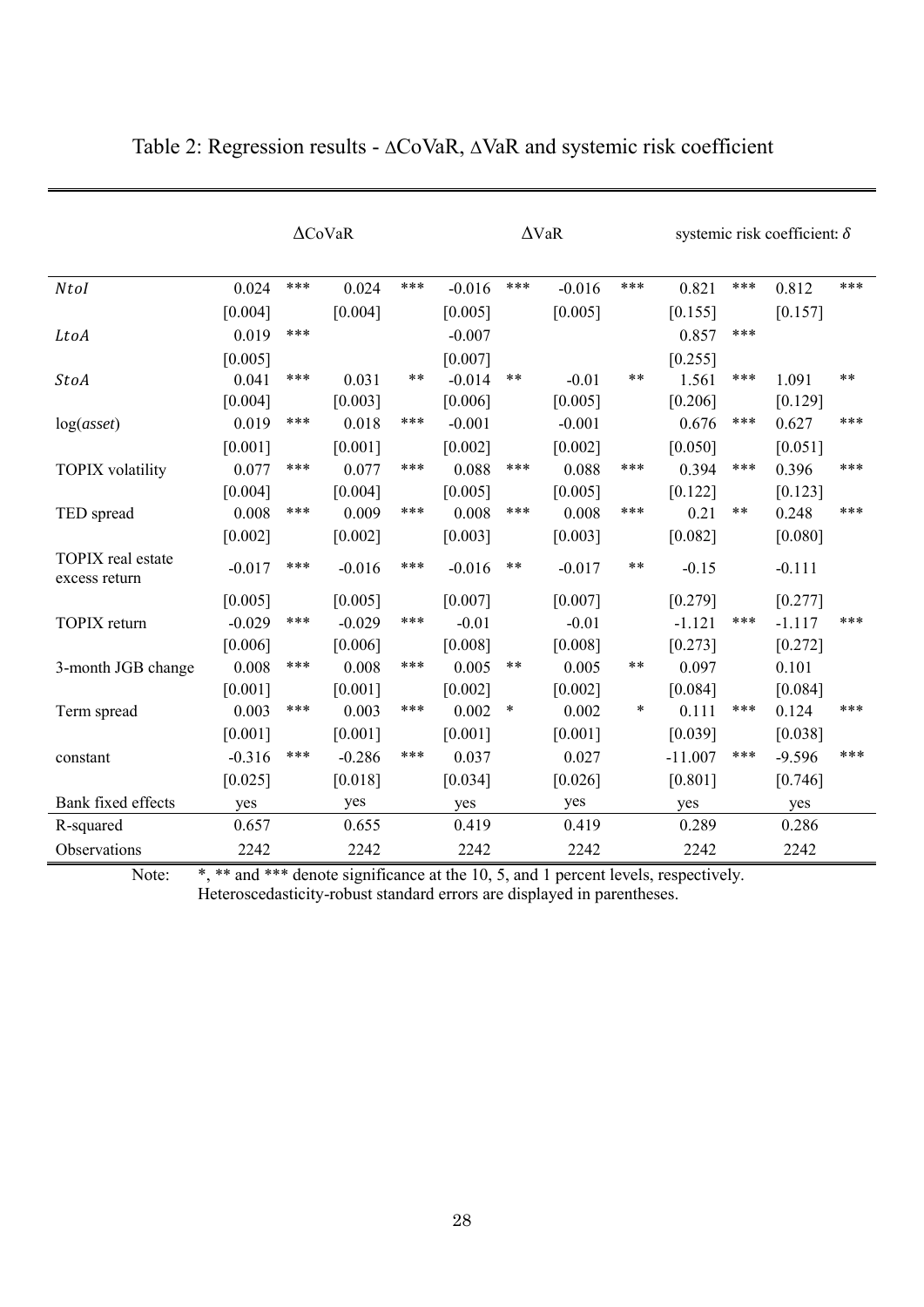|             | $\Delta$ CoVaR | systemic risk<br>coefficient: |               |  |  |
|-------------|----------------|-------------------------------|---------------|--|--|
| $StoA-LtoA$ | 0.0223         | ***                           | ***<br>0.7035 |  |  |
|             | [0.0038]       |                               | [0.156]       |  |  |

# Table 3: Comparison of coefficients

# Table 4: Contribution to change in systemic risk coefficient  $\delta$  and  $\Delta$ CoVaR

|                             |         |          | Contribution |            |
|-----------------------------|---------|----------|--------------|------------|
|                             |         | Ntol     | StoA         | LtoA       |
| Change in $\delta$          | 0.248   | 0.027    | 0.083        | $-0.025$   |
| Change in $\triangle$ CoVaR | 0.00902 | 0.000791 | 0.00281      | $-0.00056$ |

Note: To obtain the change in  $\delta$  and  $\Delta$ CoVaR, the difference between the fiscal year 2007-2015 averages and the fiscal year 1996-2006 averages are computed. The contributions of Ntol, StoA, and LtoA are calculated based on the change in their sub-sample averages and parameters in first and fifth column of Table 2.

Note: \*\*\* denotes significance at the 1 percent level. Heteroscedasticity-robust standard errors are displayed in parentheses.